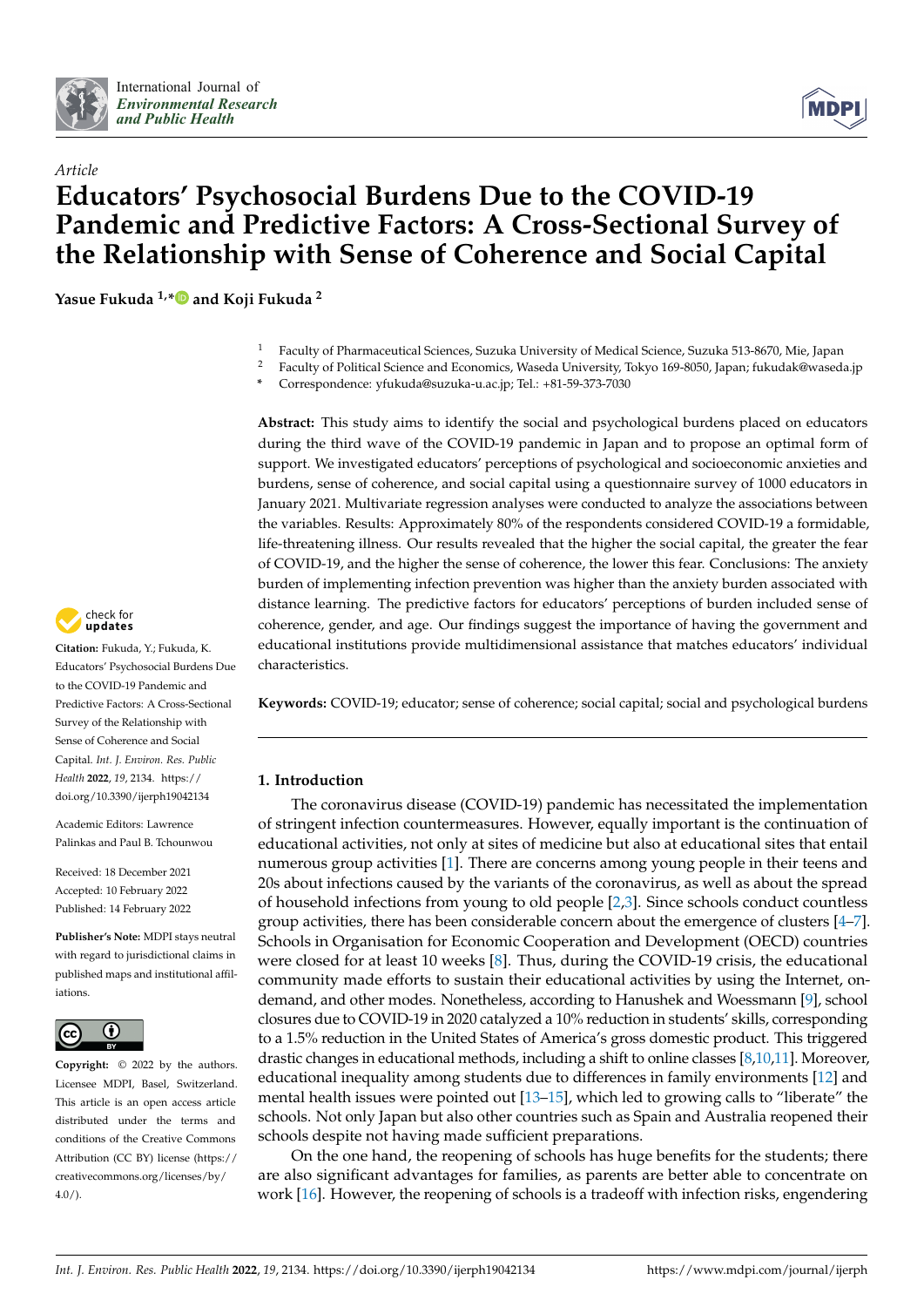problems such as how to strike a balance between maintaining the quality of education and securing educational opportunities while preventing infections [\[17,](#page-13-13)[18\]](#page-13-14). The outbreak of COVID-19 was a turning point for teachers to adopt a variety of measures and programs to guarantee the quality of education, such as using both remote and face-to-face modalities [\[19](#page-13-15)[,20\]](#page-13-16).

There have been many problems with the Internet-based education provided during the pandemic; these include insufficient communication between the students, as well as between students and teachers [\[21](#page-13-17)[,22\]](#page-14-0). As a result of remote education, teachers are forced to cut their rest time, even as they are at home, and send emails to parents and students to answer their individual questions. Furthermore, educators need to spend a lot of time and energy to prevent student infections, while also ensuring the quality of education [\[8](#page-13-5)[,23\]](#page-14-1). Policy changes were made in line with the phases of the COVID-19 pandemic; these included transitioning from traditional face-to-face classes to online classes, resuming face-to-face classes from online classes, and using a hybrid modality [\[10\]](#page-13-7).

During the COVID-19 crisis, anxiety has been increasingly reported among many educators [\[24\]](#page-14-2). There are many studies on the mental health of medical professionals, considering their status as essential workers  $[24-26]$  $[24-26]$ . The same is true for educators, as they too deal with the COVID-19 pandemic as frontline workers who seek to guarantee continued education [\[27\]](#page-14-4). While several studies have been conducted on the mental health of teachers and students [\[28](#page-14-5)[–31\]](#page-14-6), the factors that influence educators' perceptions of increased burden and anxiety, or deteriorating mental health status, have not yet been identified. With regard to the provision of education, fear of COVID-19 and the associated burdens are to be dealt with by the educator—specifically, the financial burden, time consumption, physical and mental health effects of infectious disease countermeasures, and the burden of providing distance education with family members and colleagues.

A sense of coherence (SOC) is regarded as an orientation (in other words, part of an individual's personality) toward an adaptive nature that enables a person to effectively deal with unfavorable experiences [\[32](#page-14-7)[,33\]](#page-14-8).

Human health is not solely determined by biological factors. The health status is influenced by individual social backgrounds and problems. These social factors affecting health are called social determinants of health (SDH) [\[34\]](#page-14-9). Research on social capital can be traced back to the work of Hanifann [\[35\]](#page-14-10), who discussed school education and communities. However, this concept was popularized after a series of sociological research studies by Bourdieu [\[36\]](#page-14-11). This series was succeeded by sociological research on the relationship between the achievement of youth education and the community by Coleman [\[37\]](#page-14-12). Furthermore, Putnam [\[38\]](#page-14-13) put forth a political science perspective and highlighted the reality regarding the negative impact of reduced social capital as a collective resource for political participation, education, economy, and health. Additionally, social capital acts as a personal resource with characteristics that influence individual education, employment opportunities, health, and as a collective resource within the nation context, it influences social organization. Social capital research has been guided by the major trends of these two characteristics. The study as a personal resource argues that an individual's income, health status and family status are related to the social network.

Existing research on the effects of social capital as a collective resource focuses on "social factors as an environment," including social and public health policies. Berkman and Kawachi's research, which focuses on social capital in relation to health, is also part of the research that relies on the above-mentioned previous research, regarding a personal and collective resources, rather than a unique perspective [\[39\]](#page-14-14). Several previous studies have suggested the relationship between social capital and health, and SDH has been shown to affect nearly 60% of individual health [\[40\]](#page-14-15). Moreover, a strong association has been indicated between social capital and COVID-19, and a study reports that the existence of social capital leads to an information network and is useful for infection control. However, another study reveals that excessive social capital results in the spread of infectious diseases over time [\[41\]](#page-14-16).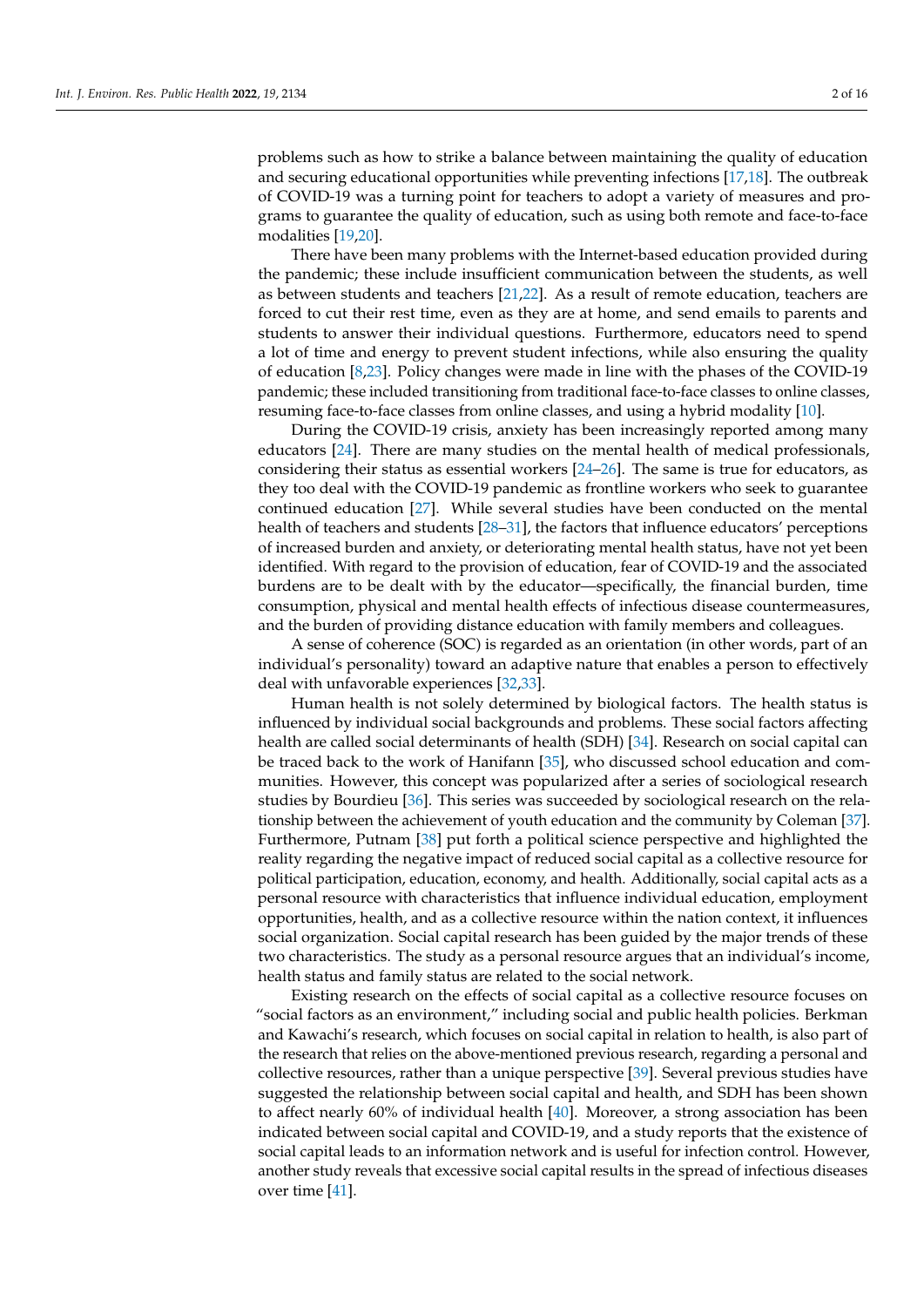Fear of COVID-19 has also been reported to impose stress on many essential workers, Fear of COVID-19 has also been reported to impose stress on many essential workers, such as healthcare professionals [\[24](#page-14-2)[,25\]](#page-14-17), but educators also come in contact with multiple such as healthcare professionals [24,25], but educators also come in contact with multiple people and groups, including students, and several are infected. This occurrence of illness people and groups, including students, and several are infected. This occurrence of illness results in fear and stress; however, these factors have not been fully studied amidst the results in fear and stress; however, these factors have not been fully studied amidst the challenges of educators. challenges of educators.

However, and that excessive social capital results in the spread of infece-social capital results in the space

By clarifying the relationship between SOC and everyday perceptions due to a lack of By clarifying the relationship between SOC and everyday perceptions due to a lack social connectivity or social capital, it can better help to understand the role of educators' individual characteristics. Studies evaluating the psychosocial burden on educators in the COVID-19 era have recently emerged. Owing to the increased burden on educators, there are concerns about the extent to which burnout syndrome and turnover at educational sites increase teachers' job burdens. There are also concerns that this increased burden on educators may trigger burnout and turnover [\[42,](#page-14-18)[43\]](#page-14-19). Changes in the pandemic situation can also affect the well-being of educators, with the added psychosocial and economic burden, including the risk of spreading COVID-19 infection to educators, their families, and students. Under these circumstances, it is important to investigate how psychological stress develops and accumulates in teachers. Identifying the predictive factors would make it possible to support educational institutions and assist individual teachers.

<span id="page-2-0"></span>Therefore, as shown in Figure 1, the purpose of this paper is to elucidate the impact of Therefore, as shown in Figur[e 1](#page-2-0), the purpose of this paper is to elucidate the impact educators' burden and educational environment on the use of both online and face-to-face classes according to the continuous spread and change of infectious diseases. face classes according to the continuous spread and change of infectious diseases.



**Figure 1.** The burden of educators and the impact on the educational environment during COVID-**Figure 1.** The burden of educators and the impact on the educational environment during COVID-19. 19. (SOC = sense of coherence). We formulated this figure of analytical approach to the social and (SOC = sense of coherence). We formulated this figure of analytical approach to the social and psychological burden imposed by COVID-19 on educators, by referring to the method of NIOSH psychological burden imposed by COVID-19 on educators, by referring to the method of NIOSH approach to Job Stress [\[44](#page-14-20)[,45](#page-14-21)]. approach to Job Stress [44,45].

This is the first study to answer the above questions and clarify the national-level This is the first study to answer the above questions and clarify the national-level situation of all educational institutions. At the same time, we investigated whether individual differences arose in terms of educators' perceptions of increased burden and anxiety, and if they were apparent, we identified the factors that influenced such differences. The influence on burden and anxiety of educators due to differences in individual attributes  $\,$ would help in designing tailormade support for educators. It can also contribute to quality assurance of education and better human resources management [\[46\]](#page-14-22).

# **2. Materials and Methods 2. Materials and Methods**

### *2.1. Study Design and Participants*

A cross-sectional survey was conducted online from January 8 to 11, 2021 across educational institutions in Japan, and multivariate analysis was employed on the results of questionnaires obtained from the responses of 1000 employed educators.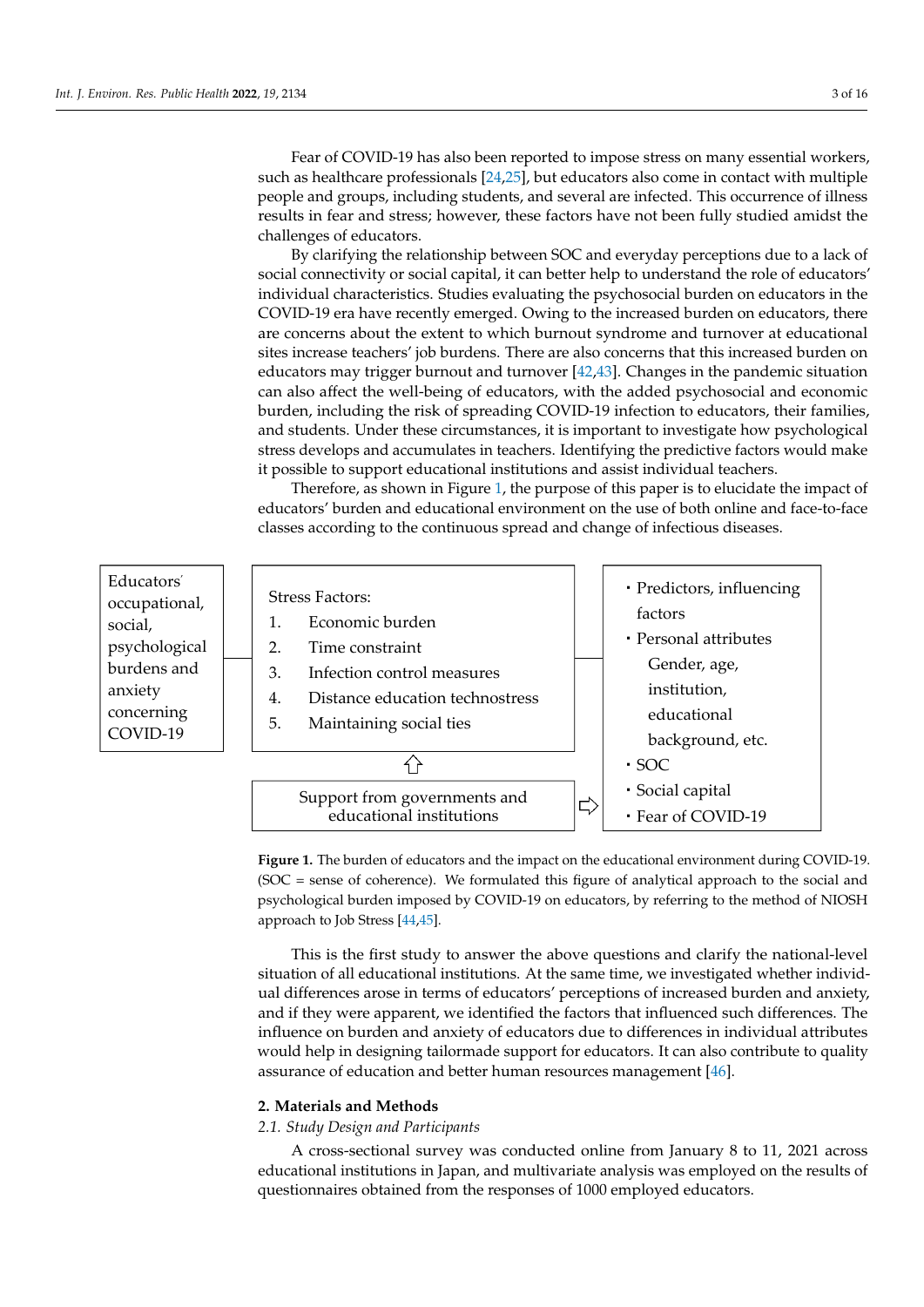A minimum sample size estimate of 385 was derived based on a normal approximation of the binomial distribution with a finite population correction applied (assuming an observed percentage of participants who chose a specific response option of 50%). Based on the statistics of the Ministry of Education, Culture, Sports, Science and Technology, it reflected the proportion of the population size of about one million educators, with a confidence level of 95% and a margin of error of 5%. Based on previous studies, we chose to collect 1000 questionnaires to improve the validity of the survey.

The target participants were men and women who were 20 years of age or older, were members of Japanese educational institutions, and expressed their willingness to participate after receiving an explanation of the research plan on the Internet. Participants who differed from the registered contents, such as age and gender, were excluded from the survey. In addition, to eliminate participants who did not read the five-limb selection question carefully, we set up a trick question asking participants to choose a specified symbol. Those who did not select the specified symbols were excluded. Gender was evenly assigned to each age group, and the questionnaire was distributed to 6000 people who registered their occupations as educators. A total of 1964 people agreed to participate, but we excluded 326 whose survey responses did not match their age, gender, and educational background at the time of enrollment. The number of complete answers was 1175, of which 151 did not answer the trick question properly and were excluded. We also excluded data from 24 participants who recorded significantly shorter response times compared to the others. Finally, the responses of 1000 participants, which were complete and consistent, were used for the analysis.

### *2.2. Measures*

The questionnaire items and contents were devised based on previous studies and through discussions among the researchers. The survey included the following sections:

### 2.2.1. Sociodemographic Characteristics

Distinctions such as demographic characteristics (attributes), including gender and age group, affiliated educational institution (type), education, and fixed-term or full-time employment were noted.

# 2.2.2. SOC Scale

The Japanese version of the SOC-13 scale was used to measure the psychological stress resistance [\[47\]](#page-14-23). It consists of 13 items rated on a seven-point Likert scale and has three subscales: meaningfulness (four items), comprehensibility (five items), and manageability (four items). SOC is used as an index to represent the meaning of situations and diseases, as well as their understanding and manageability. The Cronbach's reliability coefficient alpha was 0.803.

### 2.2.3. Health-Related Social Capital

We measured social capital using Saito et al.'s [\[48\]](#page-14-24) social capital index, which comprises three subscales. The subscales of residential participation (five items) and social cohesion with the regional community (three items) were scored on a four-point Likert scale (1 = strongly agree/yes, 2 = moderately agree/yes, 3 = neither, 4 = disagree/no). Participants who chose strongly or moderately agree/yes were coded 1; others were coded 0. On the mutual support subscale (three items), participants who reported participating in the community at least once a month, having trust, and engaging in mutual help were scored 1. We assigned a score of 0 if participants chose the options of "don't know" or participated in the community less than once a month. The Cronbach's reliability coefficient for this scale was 0.693.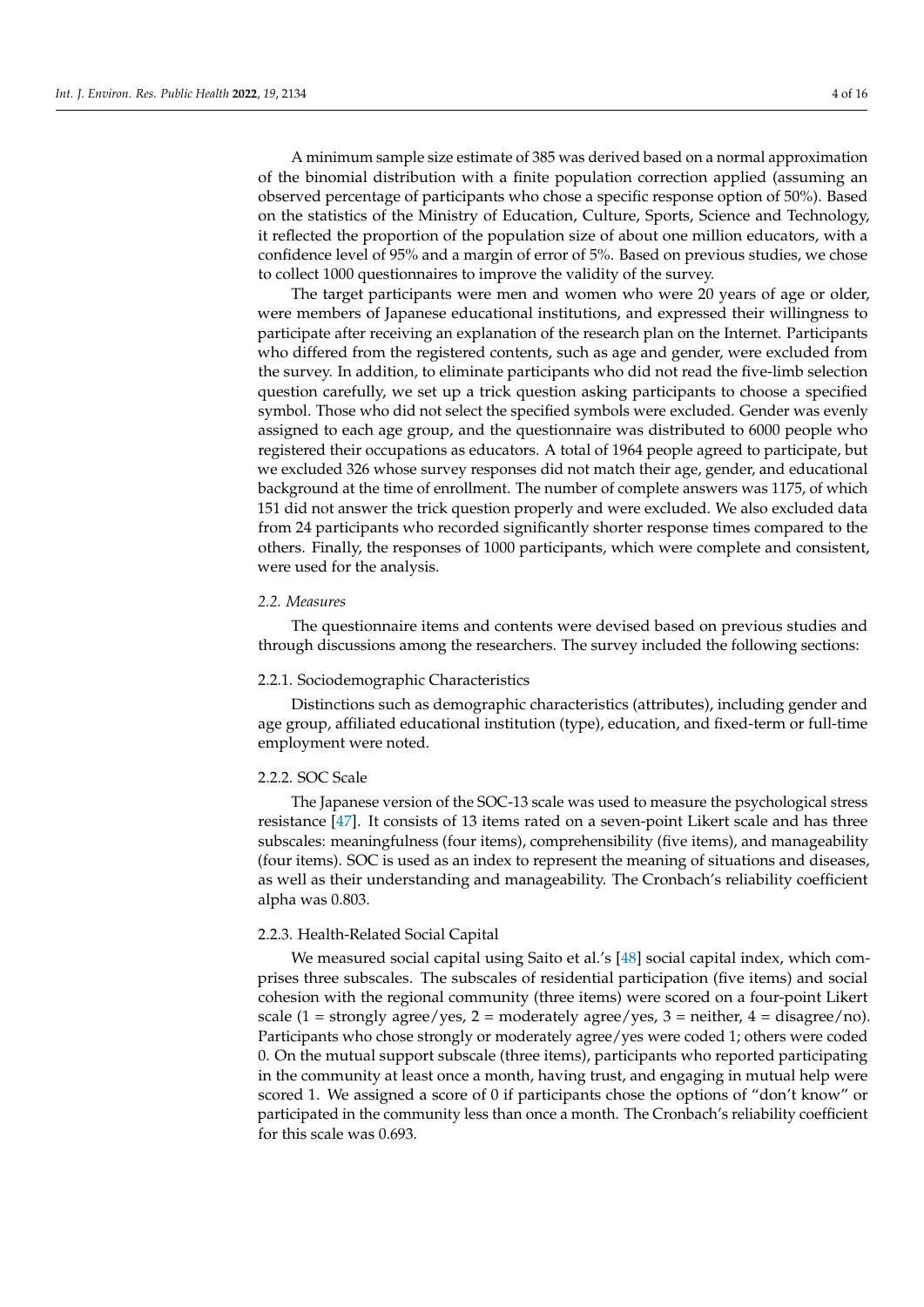### 2.2.4. Fear of COVID-19

Five items concerning fear of COVID-19 were included based on previous studies [\[49](#page-14-25)[–52\]](#page-14-26). These items were scored using a five-point Likert scale  $(1 =$  strongly disagree,  $2 =$  disagree,  $3$  = neither,  $4$  = agree,  $5$  = strongly agree).

Previous surveys on fear and anxiety regarding COVID-19 included, in addition to emotional questions, questions pertaining to symptoms such as "sweaty hands," "pounding heart," and "insomnia" [\[49](#page-14-25)[–52\]](#page-14-26). After an internal discussion among the researchers and a pilot survey with the educators, we decided to adopt the insomnia item alone, as it is reported to be caused by fear of COVID-19 [\[53\]](#page-15-0).

We also changed an item from "It makes me uncomfortable to think about corona" to "Prejudice and discrimination against patients with COVID-19 is emerging." This is because discrimination on the basis of infection is an important issue given the spread of the infection [\[54\]](#page-15-1). Cronbach's alpha was 0.663.

# 2.2.5. Psychosocial Burden during the COVID-19 Pandemic in the Educational Environment

After a discussion, the researchers drew up the questionnaire items on the perceptions of psychosocial burden/anxiety experienced by educators concerning education during the COVID-19 pandemic.

Aperribai et al. [\[28\]](#page-14-5) explored educators' mental and physical health during the COVID-19 pandemic, while Kim et al. [\[55\]](#page-15-2) examined the psychological stresses and burdens of educators associated with the reopening of schools, classifying them into five categories. Based on these studies, we included 17 items across the following five areas: (1) anxiety/burden regarding infection and preventive measures at sites of education (four items); (2) anxiety/burden due to the need to cope with the changes in class format (four items); (3) economic anxiety/burden (three items); (4) a perception of increased burden based on shortage of, and reduction in, hours of sleep, rest time, study time, etc. (three items); and (5) issues of social relationships (three items). Responses were evaluated on a five-point Likert scale (1 = strongly disagree, 2 = disagree, 3 = neither,  $4 = \text{agree}, 5 = \text{strongly agree}$ ). Cronbach's alpha was 0.931.

### *2.3. Ethical Considerations*

This study was approved by the Research Ethics Review Board of Waseda University (No 2020-297). Educators were informed of the research plan and asked to check a box to indicate their consent to participate. Those who agreed to participate proceeded to the questions. Participants could withdraw their consent in the middle of an answer and cancel their participation. In such a case, the person's data would be excluded from the analysis.

### *2.4. Statistical Analysis*

The demographic characteristics of interest were as follows: gender, age group, affiliated educational institution, and educational background. Continuous variables were summarized as means and standard deviations. Categorical variables were summarized as frequencies and percentages. The fear related to COVID-19 and the burden on teachers when it becomes widespread is a measure that combines several questions. As in previous studies, each rating scale was treated as a continuous variable and the association between the fear of COVID-19 and predict factor; Based on previous research, on the assumption that the fear of COVID-19, the burden on educators due to COVID-19, and their influential factors are in a linear relationship, a linear regression analysis was performed in this study [\[56,](#page-15-3)[57\]](#page-15-4). We performed multivariate linear regression analyses to examine the associations between the outcome variables (SOC, fear of COVID-19, and burden and anxiety regarding education during the COVID-19 pandemic) and the independent variables (social capital and sociodemographic characteristics). Cronbach's alpha was used for reliability analysis. Data were analyzed using SPSS Statistics version 26 (IBM Corp., Armonk, NY, USA). The significance level was set at 5%.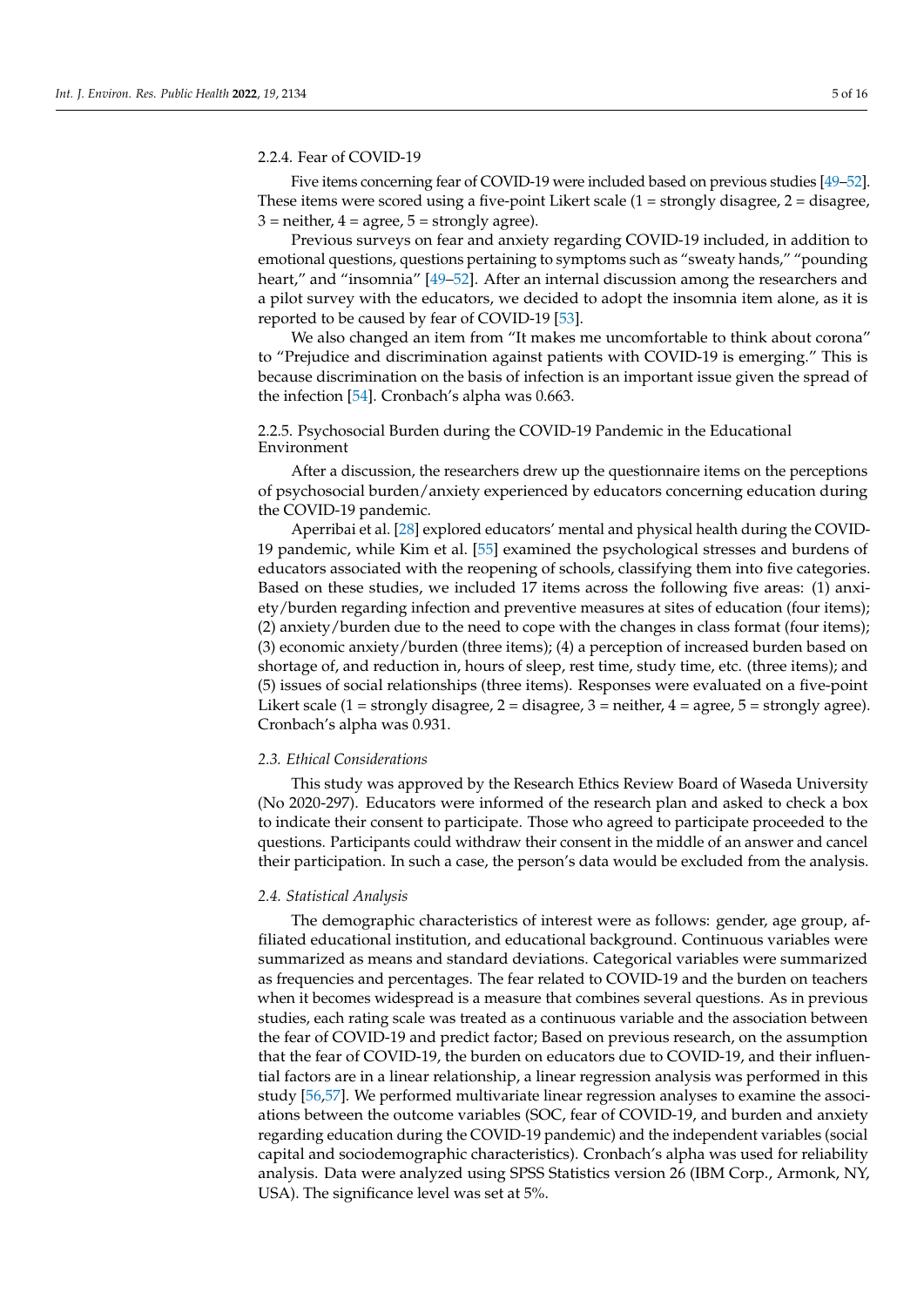# **3. Results**

## *3.1. Sociodemographic Characteristics*

Table [1](#page-5-0) shows the participants' sociodemographic characteristics.

<span id="page-5-0"></span>**Table 1.** Participants' sociodemographic characteristics.

|                        |                                   | Frequency $(n)$ | $\frac{0}{0}$ |
|------------------------|-----------------------------------|-----------------|---------------|
| Gender                 | Men                               | 769             | 76.9          |
|                        | Women                             | 231             | 23.1          |
| Age group              | 20s                               | 29              | 2.9           |
|                        | 30s                               | 111             | 11.1          |
|                        | 40s                               | 206             | 20.6          |
|                        | 50s                               | 408             | 40.8          |
|                        | 60s                               | 246             | 24.6          |
| Academic history       | University graduate               | 651             | 65.1          |
|                        | Graduate school graduate          | 314             | 31.4          |
|                        | Other                             | 35              | 3.5           |
| Degree                 | B.A.                              | 651             | 65.1          |
|                        | M.A.                              | 163             | 16.3          |
|                        | Ph.D.                             | 151             | 15.1          |
|                        | None                              | 35              | 3.5           |
|                        | Full-time                         | 811             | 81.1          |
| Form of employment     | Fixed term                        | 65              | 6.5           |
|                        | Part-time                         | 124             | 12.4          |
|                        | Elementary school                 | 248             | 24.8          |
|                        | Middle school                     | 183             | 18.3          |
| Affiliated educational | Senior high school                | 292             | 29.2          |
| institution            | Technical college; junior college | 66              | 6.6           |
|                        | University                        | 211             | 21.1          |
| Receiving outpatient   | Yes                               | 430             | 43            |
| treatment: Yes/No      | No                                | 570             | 57            |

At the time of the survey, the number of infected persons had risen for the third time since the beginning of the pandemic. In response, elementary, middle, and high schools temporarily conducted remote classes. Following a request from the Ministry of Education, Culture, Sports, Science and Technology, these schools reopened in May 2020, and universities were asked to make efforts to increase face-to-face classes after September 2020.

According to data from the Ministry of Education, Culture, Sports, Science and Technology in 2020, the total number of educators in elementary schools, junior high schools, high schools, junior colleges, universities, and graduate schools in Japan was 1,088,212. The proportions of female teachers were 62% in elementary school, 43% in junior high school, 32% in high school, and 25% in college.

We conducted a questionnaire survey considering Japanese educators' gender ratio, and in terms of the gender ratio of our participants, three-quarters were men. Furthermore, 64% were over 50 years of age. As for affiliated educational institutions, 24.8% worked in elementary schools, 18.3% in middle schools, 29.2% in high schools, 6.6% in junior colleges, and 21.1% in universities.

# *3.2. SOC Scale and Predictive Factors*

The average SOC score was  $55.61 \pm 10.54$  (range: 13–91), which is similar to the average SOC of Japanese people [\[47\]](#page-14-23).

Table [2](#page-6-0) shows the results of a multivariate analysis of SOC and the participants' attributes.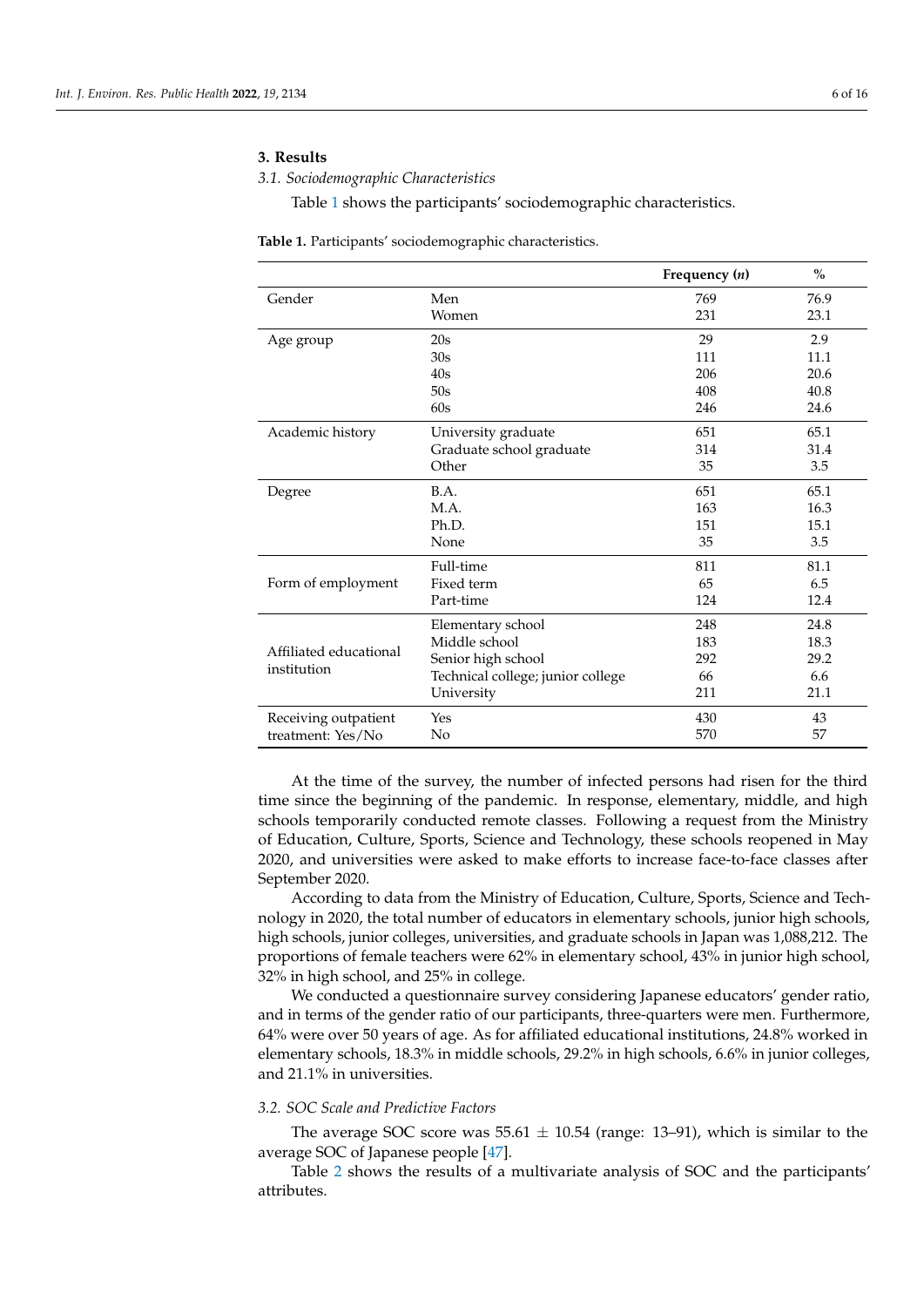|                                          | Non-Standardized<br>Coefficient |           | <b>Standardized</b><br>Coefficient | t-Value  | Significant | 95% Confidence Interval |                    |  |
|------------------------------------------|---------------------------------|-----------|------------------------------------|----------|-------------|-------------------------|--------------------|--|
|                                          | B                               | <b>SD</b> | <b>Beta</b>                        |          | Probability | <b>Lower Limit</b>      | <b>Upper Limit</b> |  |
| (Constant)                               | 45.439                          | 2.892     |                                    | 15.712   | 0.000       | 39.763                  | 51.114             |  |
| Gender                                   | $-0.560$                        | 0.857     | $-0.022$                           | $-0.653$ | 0.514       | $-2.241$                | 1.122              |  |
| Age group                                | 1.829                           | 0.362     | 0.179                              | 5.050    | 0.000       | 1.119                   | 2.540              |  |
| Affiliated educational<br>institution    | 0.317                           | 0.320     | 0.043                              | 0.993    | 0.321       | $-0.310$                | 0.944              |  |
| Form of employment                       | 0.259                           | 0.521     | 0.017                              | 0.497    | 0.620       | $-0.764$                | 1.281              |  |
| Academic history                         | $-3.342$                        | 1.890     | $-0.148$                           | $-1.768$ | 0.077       | $-7.052$                | 0.368              |  |
| Degree                                   | 1.699                           | 1.263     | 0.120                              | 1.345    | 0.179       | $-0.780$                | 4.178              |  |
| Receiving outpatient<br>treatment: $Y/N$ | 1.875                           | 0.705     | 0.088                              | 2.662    | 0.008       | 0.493                   | 3.258              |  |

<span id="page-6-0"></span>**Table 2.** Factors influencing sense of coherence: linear multivariate regression analysis.

Note: SD = standard deviation; adjusted  $R^2 = 0.0.37$ 

No relationships were observed between SOC and gender, affiliated educational institution, or academic history. However, a relationship was observed between SOC and age group and the status of receiving outpatient treatment (yes or no) ( $p < 0.01$ ). In the comparison of age groups between the 50s and 60s and below 40s, the results indicated SOC to be significantly higher among older adults, such as those in their 50s and 60s (Tukey's test,  $p < 0.01$ ).

# *3.3. Social Capital in the Region*

The average social capital score was  $4.09 \pm 2.00$ . No relationships were observed between social capital and age group, gender, affiliated educational institution, academic history, or form of employment (Tukey's test, *p* > 0.05).

# *3.4. Anxiety/Fear of COVID-19 and Predictive Factors*

Table [3](#page-6-1) shows the statistical results for the participants' descriptions of their fear of COVID-19.

|                                                                               |     | <b>Strongly</b><br>Agree |                  | Agree |                  | Neither |                  | <b>Disagree</b> |                  | Strongly<br><b>Disagree</b> | Mean | <b>SD</b> |
|-------------------------------------------------------------------------------|-----|--------------------------|------------------|-------|------------------|---------|------------------|-----------------|------------------|-----------------------------|------|-----------|
|                                                                               | n   | $\%$                     | $\boldsymbol{n}$ | $\%$  | $\boldsymbol{n}$ | $\%$    | $\boldsymbol{n}$ | $\%$            | $\boldsymbol{n}$ | $\%$                        |      |           |
| COVID-19 is a scary disease                                                   | 483 | 48.3                     | 368              | 36.8  | 99               | 9.9     | 26               | 2.6             | 24               | 2.4                         | 4.26 | 0.914     |
| My life is being threatened<br>by COVID-19                                    | 373 | 37                       | 428              | 43    | 128              | 13      | 45               | 5               | 26               | 2.6                         | 4.08 | 0.954     |
| I cannot sleep at night when I<br>think about COVID-19                        | 21  | $\overline{2}$           | 69               | 7     | 207              | 21      | 242              | 24              | 461              | 46.1                        | 1.95 | 1.064     |
| Prejudice and discrimination<br>against patients with<br>COVID-19 is emerging | 266 | 27                       | 449              | 45    | 178              | 18      | 53               | 5               | 54               | 5.4                         | 3.82 | 1.054     |
| News about COVID-19<br>sometimes makes me<br>anxious and nervous              | 126 | 12.6                     | 361              | 36.1  | 257              | 25.7    | 152              | 15.2            | 104              | 10.4                        | 3.25 | 1.171     |

<span id="page-6-1"></span>**Table 3.** Educators' responses regarding fear of COVID-19.

Note: SD = standard deviation; evaluated on a five-point Likert scale from "1. Does not apply" to "5. Applies".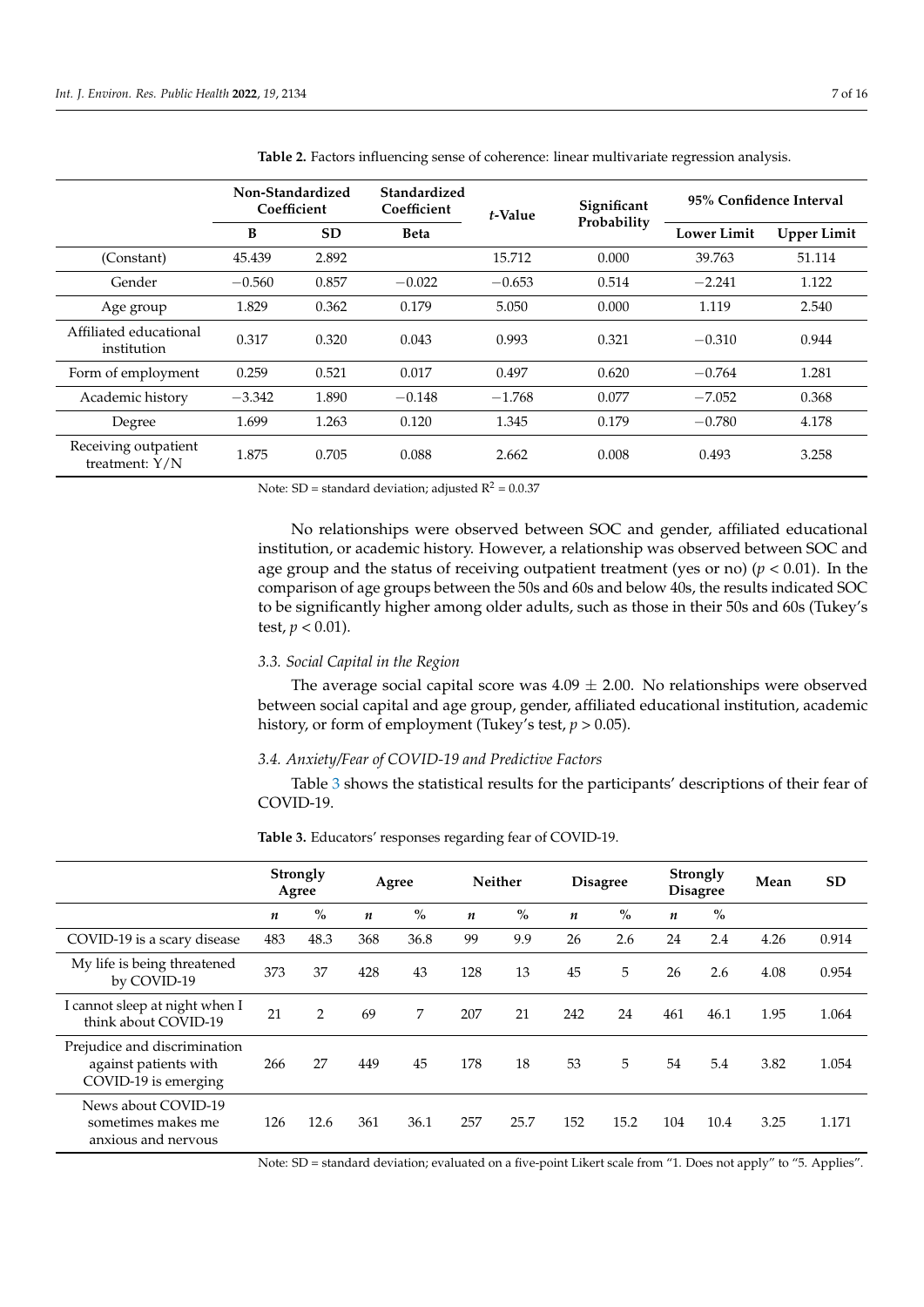The scores showing insomnia to be caused by COVID-19 were low  $(1.95 \pm 1.06)$ . However, the scores for "COVID-19 is a scary disease" and "My life is being threatened by COVID-19" were both high (4.26  $\pm$  0.91 and 4.08  $\pm$  0.95, respectively). Thus, discrimination against people with COVID-19 and fear of social exclusion  $(3.85 \pm 1.05)$  were more common than experiencing anxiety and nervousness upon encountering news about COVID-19  $(3.25 \pm 1.17)$ . The average of the sum total was  $17.94 \pm 3.37$  (range: 5–25).

Table [4](#page-7-0) shows the results of a multivariate analysis of fear/anxiety regarding COVID-19 and the participants' sociodemographic characteristics, SOC, and social capital.

<span id="page-7-0"></span>**Table 4.** Fear/anxiety regarding COVID-19 and influencing factors (linear multivariate regression analysis).

|                    | Non-Standardized<br>Coefficient |           | Standardized<br>Coefficient | <i>p</i> -Value<br>t-Value |       | 95% Confidence Interval |                    |  |
|--------------------|---------------------------------|-----------|-----------------------------|----------------------------|-------|-------------------------|--------------------|--|
|                    | B                               | <b>SD</b> | <b>Beta</b>                 |                            |       | <b>Lower Limit</b>      | <b>Upper Limit</b> |  |
| (Constant)         | 18.493                          | 0.925     |                             | 19.992                     | 0.000 | 16.678                  | 20.308             |  |
| Gender             | 1.335                           | 0.264     | 0.165                       | 5.060                      | 0.000 | 0.817                   | 1.852              |  |
| Age group          | 0.174                           | 0.109     | 0.053                       | 1.591                      | 0.112 | $-0.041$                | 0.388              |  |
| Workplace          | $-0.174$                        | 0.098     | $-0.074$                    | $-1.769$                   | 0.077 | $-0.366$                | 0.019              |  |
| Form of employment | $-0.017$                        | 0.161     | $-0.003$                    | $-0.107$                   | 0.915 | $-0.333$                | 0.299              |  |
| Degree             | $-0.817$                        | 0.389     | $-0.182$                    | $-2.100$                   | 0.036 | $-1.581$                | $-0.053$           |  |
| Sense of coherence | $-0.075$                        | 0.010     | $-0.237$                    | $-7.482$                   | 0.000 | $-0.095$                | $-0.056$           |  |
| Social capital     | 0.153                           | 0.053     | 0.091                       | 2.894                      | 0.004 | 0.049                   | 0.256              |  |

Note: SD = standard deviation; dependent variable: anxiety about COVID-19; adjusted  $R^2 = 0.043$ .

A negative correlation was observed, in which the higher the SOC scores, the lower the fear of COVID-19. The results for men and women  $(17.04 \pm 3.34$  and  $18.42 \pm 3.31$ , respectively) suggested that women had a significantly greater fear of the disease  $(p < 0.01)$ . Furthermore, there was a positive correlation between social capital and fear of COVID-19, and a negative correlation between fear of COVID-19 and SOC and academic degree.

### *3.5. Perception of Psychological, Social, and Economic Burden and Anxiety at Sites of Education*

Table [5](#page-8-0) shows the statistical results of the participants' perceptions of increased burden/anxiety at the sites of education. Psychological, social, and financial burdens and anxieties in educational activities were significantly higher for infectious disease-related anxiety than for distance learning  $(p < 0.01)$ . In addition, anxiety and concern about a lack of connections with patients, families, and students were significantly higher than the sense of burden in terms of time and economy (*p* < 0.01) (Tukey's test, *t*-test).

The average of the sum total was  $61.11 \pm 12.32$  (range: 17–85).

Table [6](#page-9-0) shows the results of multivariate analysis of the perceptions of psychosocial anxiety or burden at the sites of education and the participants' fear of COVID-19, sociodemographic characteristics, SOC, and social capital.

The perceptions of psychological, social, and economic burden and anxiety at sites of education correlated positively with social capital and anxiety about COVID-19. Furthermore, the perceptions of psychological, social, and economic burden and anxiety at sites of education correlated negatively with SOC and age group: the higher the SOC and age group, the lower the perception of psychosocial anxiety/burden.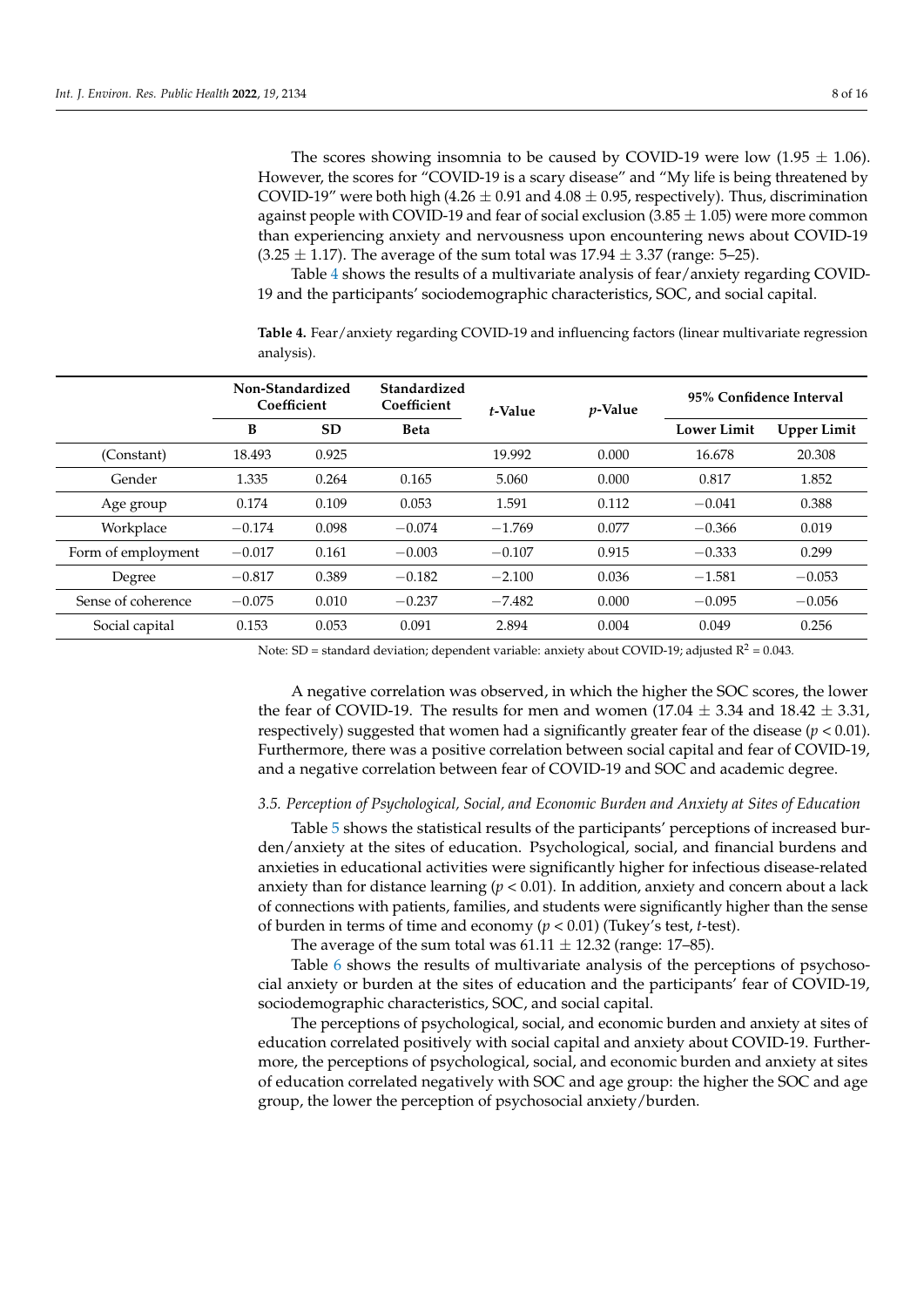| <b>Environment</b> and<br>Technologies<br>(Changes in Class<br>Format) | Mean    | <b>SD</b> | Infection<br>Countermeasures                            | Mean    | <b>SD</b> |
|------------------------------------------------------------------------|---------|-----------|---------------------------------------------------------|---------|-----------|
| Remote technology                                                      | 3.72    | 1.124     | Anxiety of pupils<br>and infected persons               | 4       | 0.922     |
| Internet<br>environment                                                | 3.59    | 1.115     | Getting the self,<br>colleagues, and<br>family infected | 4.01    | 0.925     |
| Support setup                                                          | 3.75    | 1.065     | News about cluster<br>occurrence                        | 3.85    | 0.97      |
| Increase in dealing<br>with parents and<br>students                    | 3.74    | 1.065     | Tediousness of<br>infection<br>countermeasures          | 3.89    | 0.977     |
|                                                                        | 3.7     | 1.09225   |                                                         | 3.9375  | 0.9485    |
| Total                                                                  | 14.7950 | 3.81570   | Total                                                   | 15.7510 | 3.31300   |
| Time                                                                   |         |           | Social relationships                                    |         |           |
| Shortage of rest time                                                  | 3.35    | 1.159     | Nurturing of<br>students' sociability                   | 3.8     | 0.907     |
| Lack of sleep                                                          | 3.18    | 1.151     | Students and faculty<br>becoming isolated               | 3.58    | 1.014     |
| Reduction in<br>research/study time                                    | 3.22    | 1.113     | The self and family<br>becoming isolated                | 3.3     | 1.071     |
|                                                                        | 3.25    | 1.141     |                                                         | 3.56    | 0.9973333 |
| Total                                                                  | 9.7470  | 3.10300   | Total                                                   | 10.6790 | 2.61205   |
| Financial/economic<br>aspects                                          |         |           |                                                         |         |           |
| Employment,<br>economy, anxiety                                        | 3.48    | 1.079     |                                                         |         |           |
| Economic costs of<br>providing/setting<br>up PCs                       | 3.44    | 1.081     |                                                         |         |           |
| Insufficient research<br>fees                                          | 3.22    | 1.076     |                                                         |         |           |
|                                                                        | 3.38    | 1.0786667 |                                                         |         |           |
| Total                                                                  | 10.1330 | 2.74533   |                                                         |         |           |

<span id="page-8-0"></span>**Table 5.** Burden/anxiety at educational sites due to COVID-19.

Note. SD = standard deviation; PC = personal computer.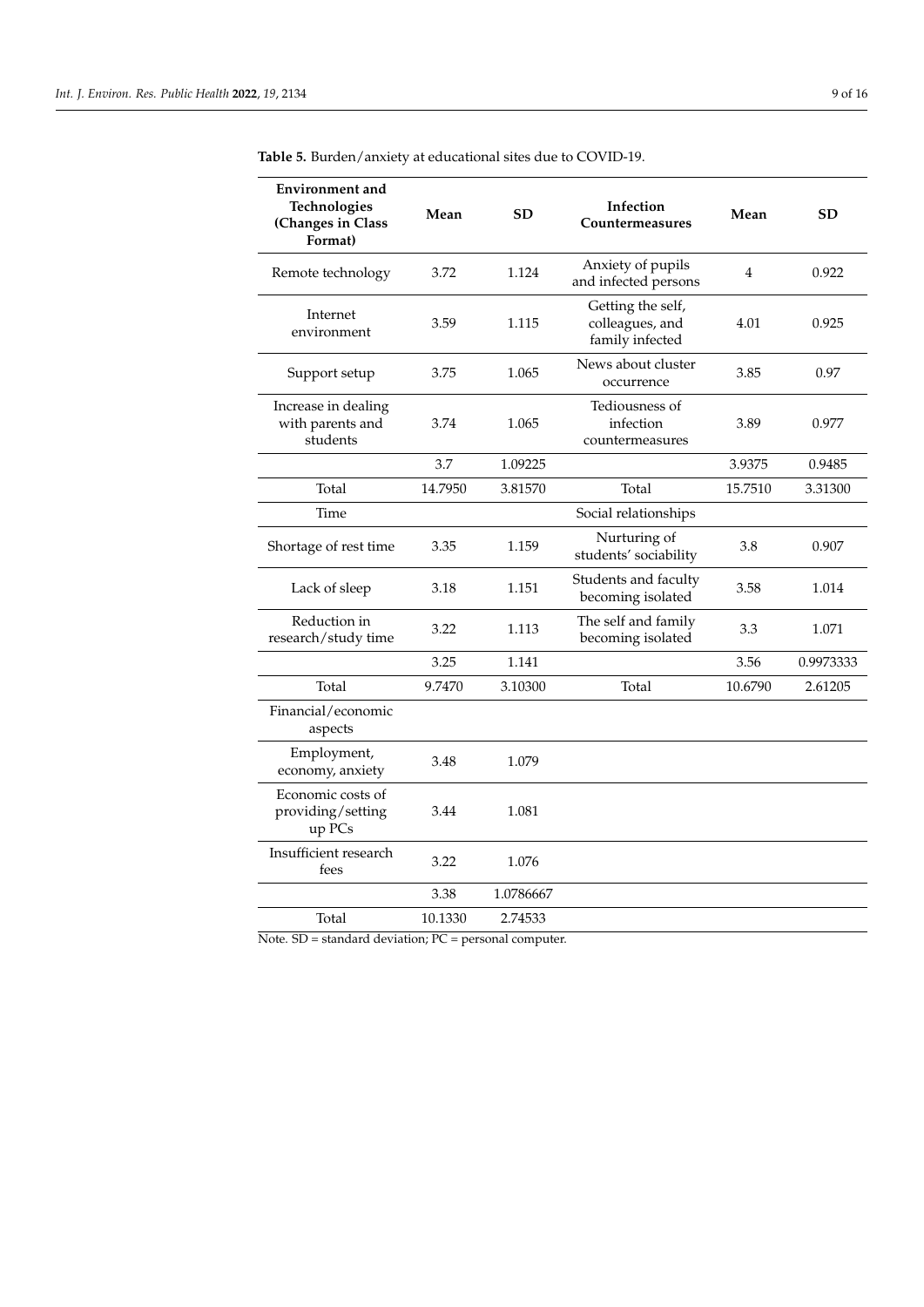| Coefficient <sup>a</sup>              |                                 |           |                             |          |                 |                         |                    |  |  |
|---------------------------------------|---------------------------------|-----------|-----------------------------|----------|-----------------|-------------------------|--------------------|--|--|
|                                       | Non-Standardized<br>Coefficient |           | Standardized<br>Coefficient | t-Value  | <i>p</i> -Value | 95% Confidence Interval |                    |  |  |
|                                       | B                               | <b>SD</b> | <b>Beta</b>                 |          |                 | <b>Lower Limit</b>      | <b>Upper Limit</b> |  |  |
| (Constant)                            | 48.768                          | 3.589     |                             | 13.589   | 0.000           | 41.726                  | 55.811             |  |  |
| Gender                                | 0.599                           | 0.871     | 0.020                       | 0.688    | 0.491           | $-1.109$                | 2.308              |  |  |
| Age group                             | $-0.742$                        | 0.356     | $-0.062$                    | $-2.084$ | 0.037           | $-1.440$                | $-0.043$           |  |  |
| Affiliated educational<br>institution | $-0.317$                        | 0.320     | $-0.037$                    | $-0.989$ | 0.323           | $-0.946$                | 0.312              |  |  |
| Form of employment                    | $-0.922$                        | 0.524     | $-0.051$                    | $-1.758$ | 0.079           | $-1.951$                | 0.107              |  |  |
| Degree                                | $-0.545$                        | 1.271     | $-0.033$                    | $-0.428$ | 0.668           | $-3.039$                | 1.950              |  |  |
| Social capital                        | 0.673                           | 0.173     | 0.109                       | 3.896    | 0.000           | 0.334                   | 1.012              |  |  |
| SOC.                                  | $-0.231$                        | 0.034     | $-0.198$                    | $-6.848$ | 0.000           | $-0.297$                | $-0.165$           |  |  |
| Anxiety about<br>COVID-19             | 1.559                           | 0.105     | 0.423                       | 14.791   | 0.000           | 1.352                   | 1.765              |  |  |

<span id="page-9-0"></span>**Table 6.** Burden/anxiety at educational sites due to COVID-19 and influencing factors: Linear multivariate regression analysis.

Note. <sup>a</sup> Dependent variable: burden of, and anxiety about, education; SD = standard deviation; SOC = sense of coherence.

# **4. Discussion**

This study was carried out while a newly emerging infectious disease, COVID-19, had broken out and was not being adequately controlled, even after more than a year, with educators being forced to continue carrying out both infection countermeasures and educational activities. Previous studies that investigated the psychosocial issues faced by educators and students were conducted during the early stages of the COVID-19 pandemic or during school lockdown [\[13](#page-13-10)[–16](#page-13-12)[,21](#page-13-17)[,28](#page-14-5)[–31](#page-14-6)[,53](#page-15-0)[,55](#page-15-2)[,58–](#page-15-5)[60\]](#page-15-6). Our study shows the subsequent stages during spread and that they converged repeatedly, prolonging the period of infectious diseases. This study is unique and provides insight into the psychological burden of educators. Based on our research findings, we aim to support the long-term exhaustion within the educational field, while ensuring the quality of education in the future.

In this context, we clarified the socio-psychological and economic burden that COVID-19 placed on educators. Educators' burden and anxiety arose from the following five factors: (1) economic burden, (2) time constraints, (3) infection control measures, (4) distance education technostress, and (5) maintaining social ties. Educators' burden and anxiety associated with the implementation of education were associated with fear of COVID-19, age, gender, SOC, and social capital.

First, our study suggested that the participants were compelled to continue working as educators while harboring anxieties about education-related concerns such as the spread of infection among students, the impact on their nurturing of sociability, and concerns about isolation. Regarding the fear of an infectious disease and the burden on educators, 80% of the educators considered COVID-19 to be a formidable disease. Gender differences were recognized, with women being under greater stress than men. This is consistent with a previous study on the fear of COVID-19 among Mexican high school teachers [\[24\]](#page-14-2). However, there are few studies on educational stress and burden due to COVID-19. During the ongoing COVID-19 crisis, educators have been requested to conduct classes using both online and face-to-face modes. COVID-19 not only puts people's health at risk but also contributes to mental health and economic problems such as employment instability and burden and anxiety at the sites of education [\[30\]](#page-14-27). Educators have been required to engage more frequently with the use of remote education techniques and the Internet, in addition to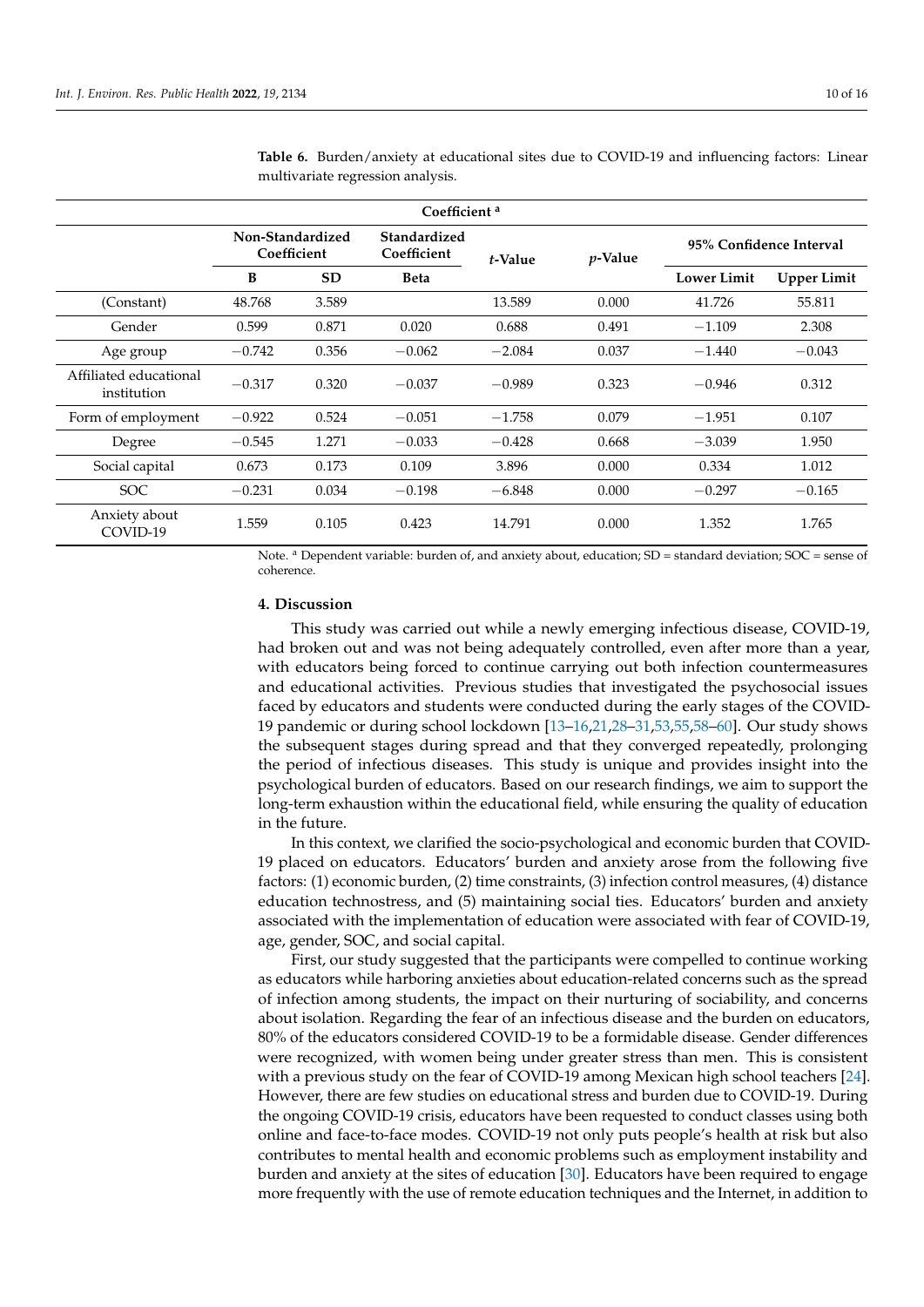interaction with students and their parents. As a result, educators have less time for research and preparation of teaching materials. Their work time and workload have increased, and especially teachers with chronic illnesses and those living with family members at high infection risk experience heavy material, economic, and mental burdens associated with the need to apply anti-infection measures. There are several studies on the psychological effects of COVID-19 on educators' awareness of the transition to online classes and technostress [\[29,](#page-14-28)[59,](#page-15-7)[61\]](#page-15-8). According to Worth and Van den Brande [\[62\]](#page-15-9), professionals in education are under more stress than those in other professions. In addition, Perryman and Calvert [\[63\]](#page-15-10) pointed out that teachers are under increasing pressure from school accountability systems. A study, conducted in the University of Jordan, regarding psychological stress during the COVID-19 pandemic found that over half the faculty members were reportedly experiencing stress due to COVID-19 [\[59\]](#page-15-7). According to Aperribai et al.'s [\[28\]](#page-14-5) study on educators' mental health during the lockdown, the observed problems included higher working hours, technical stresses in online classes, inability to directly teach students, and problems related to social relationships in their families and workplaces. However, there are few empirical studies on the impact on educators of the transition from online to face-to-face classes. In addition, there are few reports on the impact of both remote and face-to-face classes on educators and the educational environment. Thus far, most studies have focused on the evaluation of psychological stress experienced by educators using the Perceived Stress Scale and General Health Questionnaire, among others, and have pointed out the need for psychological support [\[28](#page-14-5)[,64](#page-15-11)[,65\]](#page-15-12). A study on COVID-19 by Al-Sabba et al. [\[65\]](#page-15-12) examined the feeling of well-being among university students and faculty members of the Department of Health Psychology at two universities amidst school closures. The morbidity of COVID-19 reveals that symptoms such as insomnia and anxiety occur, negative emotions and happiness decrease. However, improved communication enhances happiness, and happiness is not related to educational background or gender. This finding is also consistent with our research results. According to a study by Eadie et al. [\[66\]](#page-15-13), a strong positive correlation exists between the educator's and students' well-being among students in their early childhood. This finding can also be generalized to the relationship between educators and students in other age groups, so it is necessary to take measures to reduce the burden on educators. Since our research has revealed stress as an influential factor, we believe that the relationship between educators and students can be improved by providing support to eliminate this factor.

A study by Spadafora et al. [\[67\]](#page-15-14) examined the relationship between kindergarten teachers' mental health and their care for children and adolescents and indicated that family responsibilities affect their mental health. Since our study did not examine the family composition, future research should examine the effects of family composition and family relationships.

Second, our study found that the higher the SOC score, the lower the burden of education implementation due to commitment. In line with our results, a survey conducted in Nagasaki, Japan, which examined the mental health of high school teachers (measured via the General Health Questionnaire 12) and SOC, found that the higher a person's degree of satisfaction with work, sense of self-control, and SOC, the better the mental health status [\[68\]](#page-15-15). It has been pointed out that SOC—a measure of psychological stress-related resilience—and social capital are related to health. To support and reinforce educational activities, educational institutions, the government, and administrative bodies need to provide diverse forms of assistance to alleviate educators' mental and physical stress and reduce their anxiety levels [\[10](#page-13-7)[,20\]](#page-13-16). A correlation between psychological stress-related resilience (SOC) and age has also been previously reported [\[69\]](#page-15-16), supporting the current results. In addition, our study revealed that the ongoing COVID-19 pandemic is increasing educators' anxieties and burdens regarding infection prevention and disease management. According to Lizana et al.'s [\[70\]](#page-15-17) study on the quality of life of educators during the COVID-19 pandemic, the quality of life of women under 45 was significantly reduced compared to pre-pandemic levels. Our study indicates that the burden and anxiety of educators are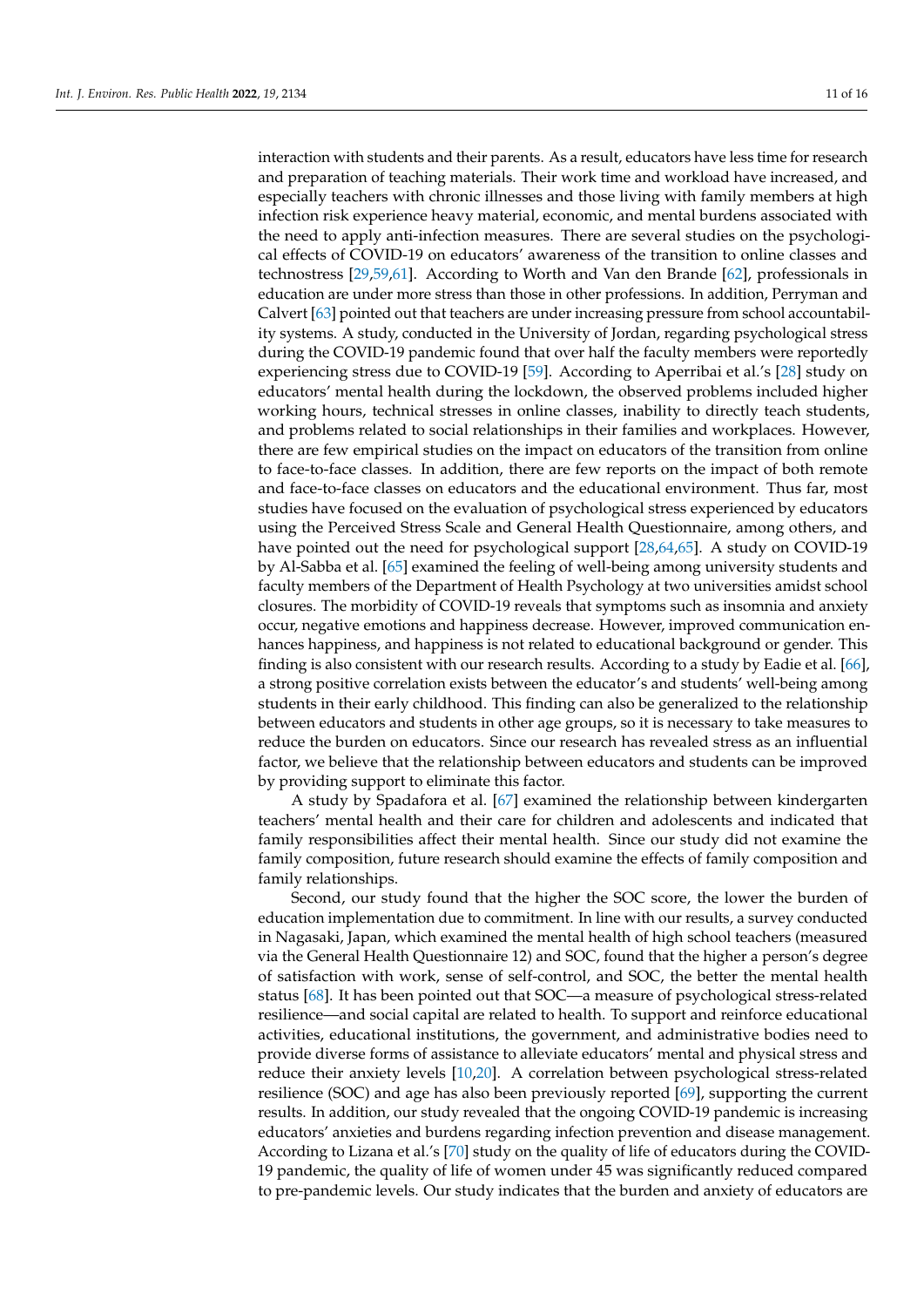related to age and gender. According to Akour et al.'s [\[59\]](#page-15-7) study on university faculty members, more than half experienced the fear of being infected with COVID-19 and exhibited social resistivity, which is consistent with our study. According to Penado Abilleira et al. [\[61\]](#page-15-8), the technostress of older educators transitioning from face-to-face to remote classes is higher than that of younger educators.

Third, our study showed that the higher the social capital, the greater the burden of education during the COVID-19 pandemic. Social capital leads to a teacher's professional identity [\[71\]](#page-15-18). Moreover, it can be considered that the higher the professional awareness, the higher the social capital. Our study reveals a relationship between social capital and the high burden of providing education related to factors such as infectious disease control, concerns with family members, and colleagues. More enthusiastic teachers with higher social capital and higher professionalism may be able to deal with various psychological, time, and physical burdens. Regarding the effects of social capital on health, Bai et al. [\[72\]](#page-15-19) investigated the link between social capital and social distancing among American individuals during the COVID-19 crisis and reported that the higher the social capital, the more socially distant their behavior. This finding can be interpreted as taking preventive action in society to maintain social capital. Our study suggests that during the chronic crisis brought about by the COVID-19 pandemic, sincere educators with higher social capital are taking measures against infection and ensuring the quality of education, with a feeling of burden. In addition, a large study by Bartscher et al. [\[41\]](#page-14-16) on social capital in the European region pointed out that there is an awareness that it is a citizen's duty to voluntarily ensure social distance. The COVID-19 pandemic has accelerated the spread of online classes and digitization of educational activities, with the educational industry being tasked with playing a role in offering new educational platforms. However, it is becoming increasingly clear that some types of learning cannot be replaced with online classes, and that it is difficult to provide field training remotely in medical education, long-term care, and the welfare sector [\[73\]](#page-15-20).

The knowledge and findings obtained from this study make it possible to implement appropriate and specific support measures for educators, which the government and educational institutions are requested to tackle, and thereby improve the quality of education. Concerning educators' fear of COVID-19, our findings suggest that the higher their social capital, the greater their perception of increased burden at the sites of education. This is possibly because people with high social capital who carry out social activities other than at their place of work, such as volunteers, could no longer maintain social connections as before, or they may avoid making interpersonal contacts or exchanges during the COVID-19 pandemic; therefore, they had a greater perception of increased burden and anxiety. Offering professional assistance to teachers on learning management systems or digital technologies and assessing the influence of such technologies on educators are essential to sustain the delivery of education and guarantee its quality in the context of the COVID-19 pandemic. It is, thus, necessary to consider what kind of support should actually be provided and to whom, and to provide tailored assistance to prevent mental health problems and offer educational support. Shedding light on the educators' views on their burdens and anxiety related to implementing education will make it possible for the government and educational institutions to offer educators realistic and concrete support [\[74–](#page-15-21)[78\]](#page-15-22).

### *Limitations*

This study has several limitations. First, because we used an Internet-based survey, it is possible that a large number of participants belonged to the Internet-using population, and that the perception of increased burden when teaching remote classes may be underestimated. Second, although we distributed the questionnaire with the intent of eliminating gender differences, the distribution of participants may indicate a gender bias. Third, we did not enquire about individual circumstances using free description. Further studies, using qualitative methods such as interview surveys, on educators' long-term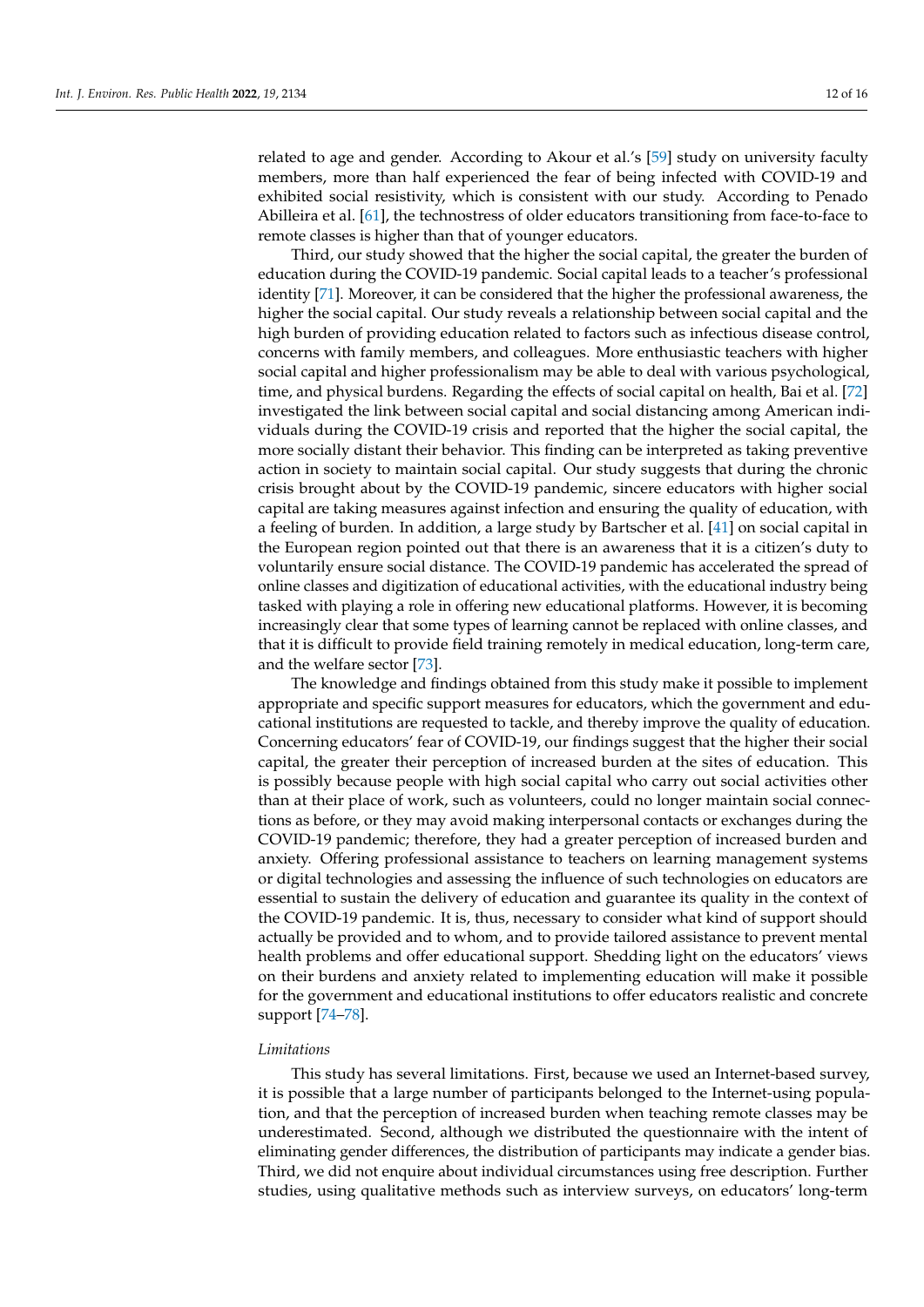conditions during and after the COVID-19 pandemic are needed. Fourth, the research period of our study was limited; therefore, future studies should consider the long-term impact of COVID-19 on educators. Fifth, our study period coincided with the development of COVID-19 vaccines globally; however, at the time of the study, the access to vaccines in Japan was limited. Therefore, further research is required to observe the changes amidst the vaccination rates and COVID-19 mutational conditions.

### **5. Conclusions**

Our study identified the factors that induce stress and anxiety, such as economic and environmental factors, sociability, and isolation, as well as factors that cause individual differences. To secure opportunities for education in the context of the COVID-19 pandemic and to guarantee educational quality, it is essential to evaluate the pandemic's influence on educators. Educational institutions can provide better support to educators, made possible by shedding light on the mental health of not only students but also teachers as well as their perception of increased labor burden and factors that cause anxiety. Our study revealed that although the pandemic has not caused anxieties and fears that are serious enough to cause insomnia, it has increased the frequency at which the teachers use remote education techniques, cope with using the Internet, and deal with the students and their parents/guardians. Their labor time and financial burden have increased along with the fear of COVID-19. Moreover, educators who have an underlying disease, who are of advancing age, and who live with a family member at high infection risk bear a substantially heavy burden—material, economic, and mental—due to the need to implement infection countermeasures at the sites of education. It was also revealed that they are compelled to engage in educational activities while harboring anxieties in other educational areas, such as nurturing students' sociability as well as concerns about isolation of the self, colleagues, and family. Furthermore, since a strong correlation was found for factors such as SOC and age as predictive factors of teachers' perception of increased burden, it is important for educational institutions to provide educators with multidimensional support that is tailored to their individual characteristics.

**Author Contributions:** Conceptualization, Y.F. and K.F.; methodology, Y.F.; validation, Y.F. and K.F.; formal analysis, Y.F.; investigation, Y.F.; resources, Y.F.; data curation, Y.F. and K.F.; writing—original draft preparation, Y.F.; writing—review and editing, Y.F. and K.F.; visualization, Y.F.; supervision, K.F.; project administration, Y.F.; funding acquisition, Y.F. and K.F. All authors have read and agreed to the published version of the manuscript.

**Funding:** This research was funded by Japan Society for the Promotion of Science KAKENHI, grant numbers 21K01308 and 20K10359.

**Institutional Review Board Statement:** The study was conducted according to the guidelines of the Declaration of Helsinki, and approved by the Research Ethics Review Board of Waseda University (No 2020-297; 30 November 2020).

**Informed Consent Statement:** Web-based written informed consent was obtained from all subjects involved in the study.

**Data Availability Statement:** The datasets generated and/or analyzed during the current study are available from the corresponding author on reasonable request.

**Conflicts of Interest:** The authors declare no conflict of interest. The funder had no role in the design of the study; in the collection, analyses, or interpretation of data; in the writing of the manuscript, or in the decision to publish the results.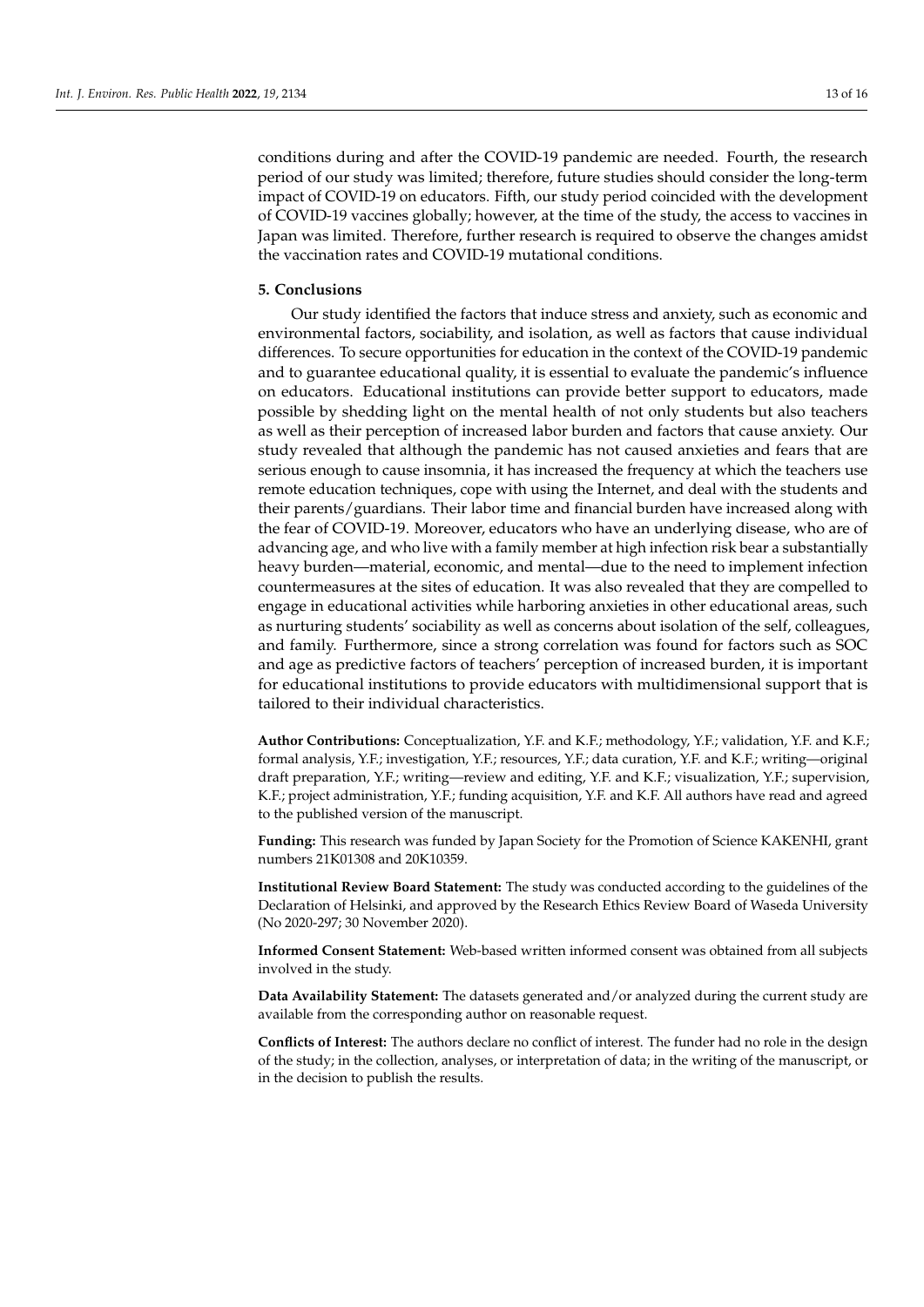# **References**

- <span id="page-13-0"></span>1. Ismail, S.A.; Saliba, V.; Lopez Bernal, J.; Ramsay, M.E.; Ladhani, S.N. SARS-CoV-2 infection and transmission in educational settings: A prospective, cross-sectional analysis of infection clusters and outbreaks in England. *Lancet Infect. Dis.* **2021**, *21*, 344–353. [\[CrossRef\]](http://doi.org/10.1016/S1473-3099(20)30882-3)
- <span id="page-13-1"></span>2. Irfan, O.; Li, J.; Tang, K.; Wang, Z.; Bhutta, Z.A. Risk of infection and transmission of SARS-CoV-2 among children and adolescents in households, communities and educational settings: A systematic review and meta-analysis. *J. Glob. Health* **2021**, *11*, 05013. [\[CrossRef\]](http://doi.org/10.7189/jogh.11.05013) [\[PubMed\]](http://www.ncbi.nlm.nih.gov/pubmed/34326997)
- <span id="page-13-2"></span>3. Mossong, J.; Mombaerts, L.; Veiber, L.; Pastore, J.; Coroller, G.L.; Schnell, M.; Masi, S.; Huiart, L.; Wilmes, P. SARS-CoV-2 transmission in educational settings during an early summer epidemic wave in Luxembourg, 2020. *BMC Infect. Dis.* **2021**, *21*, 417. [\[CrossRef\]](http://doi.org/10.1186/s12879-021-06089-5)
- <span id="page-13-3"></span>4. Buja, A.; Zabeo, F.; Cristofori, V.; Paganini, M.; Baldovin, T.; Fusinato, R.; Boccuzzo, G.; Cocchio, S.; Coretti, S.; Rebba, V.; et al. Opening schools and trends in SARS-CoV-2 transmission in European countries. *Int. J. Public Health* **2021**, *66*, 1604076. [\[CrossRef\]](http://doi.org/10.3389/ijph.2021.1604076) [\[PubMed\]](http://www.ncbi.nlm.nih.gov/pubmed/34483809)
- 5. Macartney, K.; Quinn, H.E.; Pillsbury, A.J.; Koirala, A.; Deng, L.; Winkler, N.; Katelaris, A.L.; O'Sullivan, M.V.N.; Dalton, C.; Wood, N.; et al. Transmission of SARS-CoV-2 in Australian educational settings: A prospective cohort study. *Lancet Child Adolesc. Health* **2020**, *4*, 807–816. [\[CrossRef\]](http://doi.org/10.1016/S2352-4642(20)30251-0)
- 6. Tupper, P.; Colijn, C. COVID-19 in schools: Mitigating classroom clusters in the context of variable transmission. *PLoS Comput. Biol.* **2021**, *17*, e1009120. [\[CrossRef\]](http://doi.org/10.1371/journal.pcbi.1009120) [\[PubMed\]](http://www.ncbi.nlm.nih.gov/pubmed/34237051)
- <span id="page-13-4"></span>7. Viner, R.M.; Russell, S.J.; Croker, H.; Packer, J.; Ward, J.; Stansfield, C.; Mytton, O.; Bonell, C.; Booy, R. School closure and management practices during coronavirus outbreaks including COVID-19: A rapid systematic review. *Lancet Child Adolesc. Health* **2020**, *4*, 397–404. [\[CrossRef\]](http://doi.org/10.1016/S2352-4642(20)30095-X)
- <span id="page-13-5"></span>8. Economic Commission for Latin America and the Caribbean; United Nations Educational, Scientific and Cultural Organization. Education in the Time of COVID-19. Available online: [https://www.cepal.org/sites/default/files/publication/files/45905/S200](https://www.cepal.org/sites/default/files/publication/files/45905/S2000509_en.pdf) [0509\\_en.pdf](https://www.cepal.org/sites/default/files/publication/files/45905/S2000509_en.pdf) (accessed on 14 August 2021).
- <span id="page-13-6"></span>9. Hanushek, E.A.; Woessmann, L. The Economic Impacts of Learning Losses. 2020. Available online: [https://www.oecd.org/](https://www.oecd.org/education/The-economic-impacts-of-coronavirus-covid-19-learning-losses.pdf) [education/The-economic-impacts-of-coronavirus-covid-19-learning-losses.pdf](https://www.oecd.org/education/The-economic-impacts-of-coronavirus-covid-19-learning-losses.pdf) (accessed on 15 September 2021).
- <span id="page-13-7"></span>10. Pokhrel, S.; Chhetri, R. A literature review on impact of COVID-19 pandemic on teaching and learning. *High. Educ. Future* **2021**, *8*, 133–141. [\[CrossRef\]](http://doi.org/10.1177/2347631120983481)
- <span id="page-13-8"></span>11. World Health Organization. Schooling during COVID-19: Recommendations from the European Technical Advisory Group for Schooling during COVID-19. Available online: [https://apps.who.int/iris/bitstream/handle/10665/342075/WHO-EURO-2021](https://apps.who.int/iris/bitstream/handle/10665/342075/WHO-EURO-2021-2151-41906-59077-eng.pdf) [-2151-41906-59077-eng.pdf](https://apps.who.int/iris/bitstream/handle/10665/342075/WHO-EURO-2021-2151-41906-59077-eng.pdf) (accessed on 15 September 2021).
- <span id="page-13-9"></span>12. Grewenig, E.; Lergetporer, P.; Werner, K.; Woessmann, L.; Zierow, L. COVID-19 and educational inequality: How school closures affect low- and high-achieving students. *Eur. Econ. Rev.* **2021**, *140*, 103920. Available online: <https://ftp.iza.org/dp13820.pdf> (accessed on 15 September 2021). [\[CrossRef\]](http://doi.org/10.1016/j.euroecorev.2021.103920)
- <span id="page-13-10"></span>13. Chaturvedi, K.; Vishwakarma, D.K.; Singh, N. COVID-19 and its impact on education, social life and mental health of students: A survey. *Child. Youth Serv. Rev.* **2021**, *121*, 105866. [\[CrossRef\]](http://doi.org/10.1016/j.childyouth.2020.105866)
- 14. Jojoa, M.; Lazaro, E.; Garcia-Zapirain, B.; Gonzalez, M.J.; Urizar, E. The impact of COVID 19 on university staff and students from Iberoamerica: Online learning and teaching experience. *Int. J. Environ. Res. Public Health* **2021**, *18*, 5820. [\[CrossRef\]](http://doi.org/10.3390/ijerph18115820) [\[PubMed\]](http://www.ncbi.nlm.nih.gov/pubmed/34071535)
- <span id="page-13-11"></span>15. Son, C.; Hegde, S.; Smith, A.; Wang, X.; Sasangohar, F. Effects of COVID-19 on college students' mental health in the United States: Interview survey study. *J. Med. Internet Res.* **2020**, *22*, e21279. [\[CrossRef\]](http://doi.org/10.2196/21279) [\[PubMed\]](http://www.ncbi.nlm.nih.gov/pubmed/32805704)
- <span id="page-13-12"></span>16. Blake, H.; Knight, H.; Jia, R.; Corner, J.; Morling, J.R.; Denning, C.; Ball, J.K.; Bolton, K.; Figueredo, G.; Morris, D.E.; et al. Students' views towards SARS-CoV-2 mass asymptomatic testing, social distancing and self-isolation in a university setting during the COVID-19 pandemic: A qualitative study. *Int. J. Environ. Res. Public Health* **2021**, *18*, 4182. [\[CrossRef\]](http://doi.org/10.3390/ijerph18084182) [\[PubMed\]](http://www.ncbi.nlm.nih.gov/pubmed/33920908)
- <span id="page-13-13"></span>17. Organization for Economic Cooperation and Development. A Framework to Guide an Education Response to the COVID-19 Pandemic of 2020. Available online: [https://www.oecd-ilibrary.org/education/a-framework-to-guide-an-education-response](https://www.oecd-ilibrary.org/education/a-framework-to-guide-an-education-response-to-the-covid-19-pandemic-of-2020_6ae21003-en)[to-the-covid-19-pandemic-of-2020\\_6ae21003-en](https://www.oecd-ilibrary.org/education/a-framework-to-guide-an-education-response-to-the-covid-19-pandemic-of-2020_6ae21003-en) (accessed on 17 December 2021).
- <span id="page-13-14"></span>18. Pavlovic, A.; DeFina, L.F.; Natale, B.L.; Thiele, S.E.; Walker, T.J.; Craig, D.W.; Vint, G.R.; Leonard, D.; Haskell, W.L.; Kohl, H.W. Keeping children healthy during and after COVID-19 pandemic: Meeting youth physical activity needs. *BMC Public Health* **2021**, *21*, 485. [\[CrossRef\]](http://doi.org/10.1186/s12889-021-10545-x)
- <span id="page-13-15"></span>19. Carrillo, C.; Flores, M.A. COVID-19 and teacher education: A literature review of online teaching and learning practices. *Eur. J. Teach. Educ.* **2020**, *43*, 466–487. [\[CrossRef\]](http://doi.org/10.1080/02619768.2020.1821184)
- <span id="page-13-16"></span>20. Reimers, F.M.; Schleicher, A. Schooling Disrupted, Schooling Rethought: How the COVID-19 Pandemic is Changing Education. Available online: [https://read.oecd-ilibrary.org/view/?ref=133\\_133390-1rtuknc0hi&title=Schooling-disrupted-schooling](https://read.oecd-ilibrary.org/view/?ref=133_133390-1rtuknc0hi&title=Schooling-disrupted-schooling-rethought-How-the-Covid-19-pandemic-is-changing-education)[rethought-How-the-Covid-19-pandemic-is-changing-education](https://read.oecd-ilibrary.org/view/?ref=133_133390-1rtuknc0hi&title=Schooling-disrupted-schooling-rethought-How-the-Covid-19-pandemic-is-changing-education) (accessed on 15 September 2021).
- <span id="page-13-17"></span>21. Kopilaš, V.; Hasratian, A.M.; Martinelli, L.; Ivkić, G.; Brajković, L.; Gajović, S. Self-perceived mental health status, digital activity, and physical distancing in the context of lockdown versus not-in-lockdown measures in Italy and Croatia: Cross-sectional study in the early ascending phase of the COVID-19 pandemic in March 2020. *Front. Psychol.* **2021**, *12*, 621633. [\[CrossRef\]](http://doi.org/10.3389/fpsyg.2021.621633)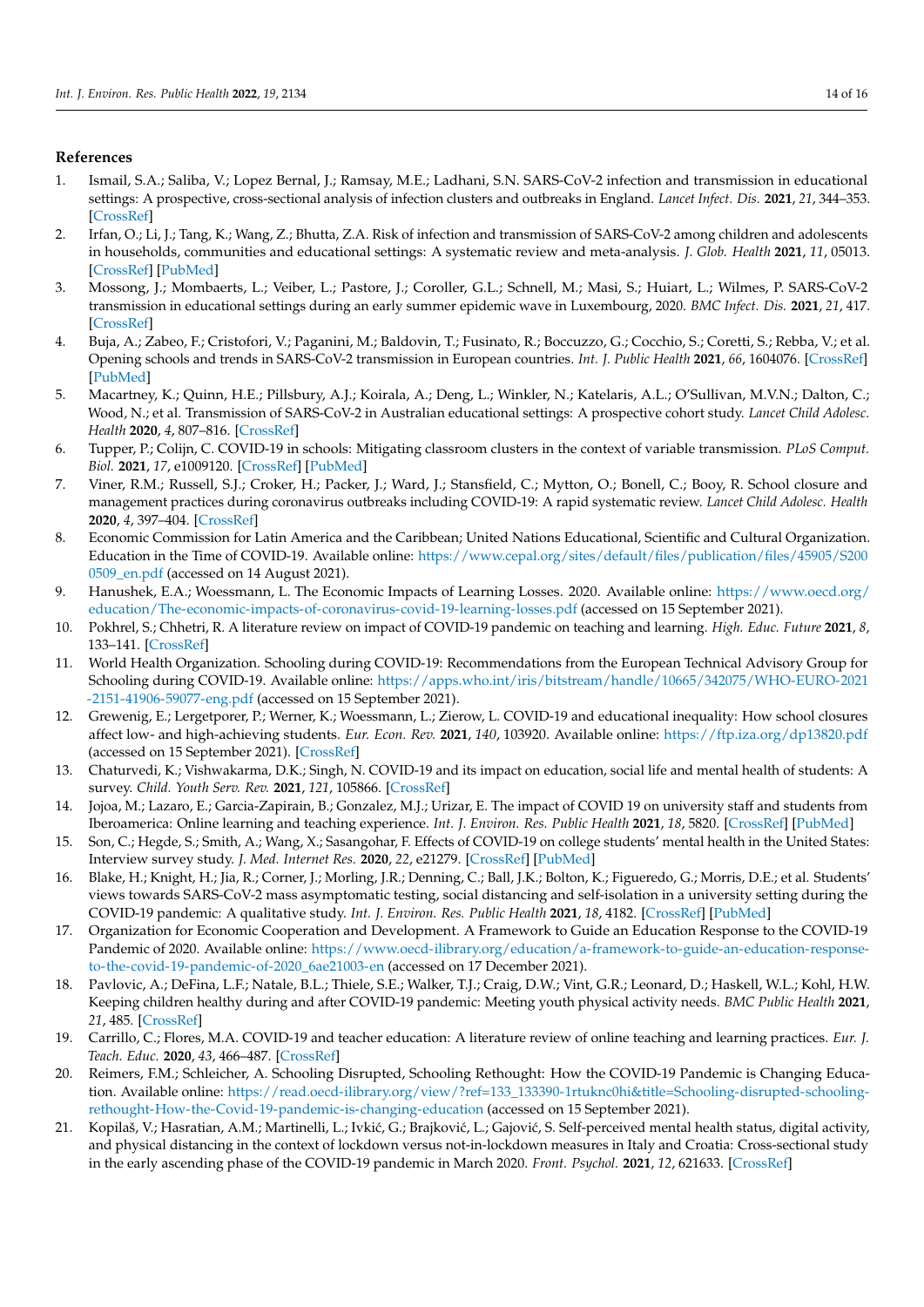- <span id="page-14-0"></span>22. Baticulon, R.E.; Sy, J.J.; Alberto, N.R.I.; Baron, M.B.C.; Mabulay, R.E.C.; Rizada, L.G.T.; Tiu, C.J.S.; Clarion, C.A.; Reyes, J.C.B. Barriers to online learning in the time of COVID-19: A national survey of medical students in the Philippines. *Med. Sci. Educ.* **2021**, *31*, 615–626. [\[CrossRef\]](http://doi.org/10.1007/s40670-021-01231-z)
- <span id="page-14-1"></span>23. Organization for Economic Cooperation and Development. *Education at a Glance 2021: OECD Indicators*; OECD Publishing: Paris, France, 2021. [\[CrossRef\]](http://doi.org/10.1787/b35a14e5-en)
- <span id="page-14-2"></span>24. Cervantes-Guevara, G.; Maciel-Saldierna, M.; Elizondo-Hernández, E.; Cervantes-Pérez, L.A.; Cervantes-Cardona, G.A.; García-Reyna, B.; Ibarrola-Peña, J.C.; Almanza-Mena, Y.L.; Barbosa-Camacho, F.J.; Fuentes-Orozco, C.; et al. Fear of COVID-19 in high school personnel: A survey study in Western Mexico. *Int. J. Ment. Health Addict.* **2021**, 1–8. [\[CrossRef\]](http://doi.org/10.1007/s11469-020-00473-z)
- <span id="page-14-17"></span>25. Alnazly, E.; Khraisat, O.M.; Al-Bashaireh, A.M.; Bryant, C.L. Anxiety, depression, stress, fear and social support during COVID-19 pandemic among Jordanian healthcare workers. *PLoS ONE* **2021**, *16*, e0247679. [\[CrossRef\]](http://doi.org/10.1371/journal.pone.0247679)
- <span id="page-14-3"></span>26. Greenberg, N.; Docherty, M.; Gnanapragasam, S.; Wessely, S. Managing mental health challenges faced by healthcare workers during COVID-19 pandemic. *BMJ* **2020**, *368*, m1211. [\[CrossRef\]](http://doi.org/10.1136/bmj.m1211)
- <span id="page-14-4"></span>27. Shaukat, N.; Ali, D.M.; Razzak, J. Physical and mental health impacts of COVID-19 on healthcare workers: A scoping review. *Int. J. Emerg. Med.* **2020**, *13*, 40. [\[CrossRef\]](http://doi.org/10.1186/s12245-020-00299-5) [\[PubMed\]](http://www.ncbi.nlm.nih.gov/pubmed/32689925)
- <span id="page-14-5"></span>28. Aperribai, L.; Cortabarria, L.; Aguirre, T.; Verche, E.; Borges, Á. Teacher's physical activity and mental health during lockdown due to the COVID-2019 pandemic. *Front. Psychol.* **2020**, *11*, 577886. [\[CrossRef\]](http://doi.org/10.3389/fpsyg.2020.577886) [\[PubMed\]](http://www.ncbi.nlm.nih.gov/pubmed/33262727)
- <span id="page-14-28"></span>29. Nabe-Nielsen, K.; Fuglsang, N.V.; Larsen, I.; Nilsson, C.J. COVID-19 risk management and emotional reactions to COVID-19 among school teachers in Denmark: Results from the CLASS study. *J. Occup. Environ. Med.* **2021**, *63*, 357–362. [\[CrossRef\]](http://doi.org/10.1097/JOM.0000000000002136) [\[PubMed\]](http://www.ncbi.nlm.nih.gov/pubmed/33928933)
- <span id="page-14-27"></span>30. Ozamiz-Etxebarria, N.; Berasategi Santxo, N.; Idoiaga Mondragon, N.; Dosil Santamaría, M. The psychological state of teachers during the COVID-19 crisis: The challenge of returning to face-to-face teaching. *Front. Psychol.* **2020**, *11*, 620718. [\[CrossRef\]](http://doi.org/10.3389/fpsyg.2020.620718)
- <span id="page-14-6"></span>31. Sahu, P. Closure of universities due to coronavirus disease 2019 (COVID-19): Impact on education and mental health of students and academic staff. *Cureus* **2020**, *12*, e7541. [\[CrossRef\]](http://doi.org/10.7759/cureus.7541)
- <span id="page-14-7"></span>32. Carlén, K.; Suominen, S.; Lindmark, U.; Saarinen, M.M.; Aromaa, M.; Rautava, P.; Sillanpää, M. Sense of coherence predicts adolescent mental health. *J. Affect. Disord.* **2020**, *274*, 1206–1210. [\[CrossRef\]](http://doi.org/10.1016/j.jad.2020.04.023)
- <span id="page-14-8"></span>33. Eriksson, M.; Lindström, B.; Lilja, J.A. A sense of coherence and health. Salutogenesis in a societal context: Aland, a special case? *J. Epidemiol. Community Health* **2007**, *61*, 684–688. [\[CrossRef\]](http://doi.org/10.1136/jech.2006.047498)
- <span id="page-14-9"></span>34. Social Determinants of Health. Available online: [https://www.healthypeople.gov/2020/topics-objectives/topic/social](https://www.healthypeople.gov/2020/topics-objectives/topic/social-determinants-of-health)[determinants-of-health](https://www.healthypeople.gov/2020/topics-objectives/topic/social-determinants-of-health) (accessed on 6 January 2022).
- <span id="page-14-10"></span>35. Hanifan, L.J. The rural school community center. *ANNALS Am. Acad. Political Soc. Sci.* **1916**, *67*, 130–138. [\[CrossRef\]](http://doi.org/10.1177/000271621606700118)
- <span id="page-14-11"></span>36. Bourdieu, P. The Forms of Capital. In *Handbook of Theory and Research for the Sociology of Education*; Richardson, J., Ed.; Greenwood: New York, NY, USA, 1986; pp. 241–258.
- <span id="page-14-12"></span>37. Coleman, Z.W. *Social Theory for a Changing Society*; Bourdieu, P., Coleman, J.S., Eds.; Westview Press: Boulder, CO, USA, 1991.
- <span id="page-14-13"></span>38. Putnam, R.D. *Bowling Alone: The Collapse and Revival of American Community*; Simon & Schuster: New York, NY, USA, 2000.
- <span id="page-14-14"></span>39. Berkman, L.F.; Kawachi, I. (Eds.) *Social Epidemiology*; Oxford University Press: Oxford, UK, 2000.
- <span id="page-14-15"></span>40. Tarlov, A.R. Public policy frameworks for improving population health. *Ann. N. Y. Acad. Sci.* **1999**, *896*, 281–293. [\[CrossRef\]](http://doi.org/10.1111/j.1749-6632.1999.tb08123.x)
- <span id="page-14-16"></span>41. Bartscher, A.K.; Seitz, S.; Siegloch, S.; Slotwinski, M.; Wehrhöfer, N. Social capital and the spread of COVID-19: Insights from European countries. *J. Health Econ.* **2021**, *80*, 102531. [\[CrossRef\]](http://doi.org/10.1016/j.jhealeco.2021.102531)
- <span id="page-14-18"></span>42. Pressley, T. Factors contributing to teacher burnout during COVID-19. *Educ. Res.* **2021**, *50*, 325–327. [\[CrossRef\]](http://doi.org/10.3102/0013189X211004138)
- <span id="page-14-19"></span>43. Sánchez-Pujalte, L.; Mateu, D.N.; Etchezahar, E.; Gómez Yepes, T. Teachers' burnout during COVID-19 pandemic in Spain: Trait emotional intelligence and socioemotional competencies. *Sustainability* **2021**, *13*, 7259. [\[CrossRef\]](http://doi.org/10.3390/su13137259)
- <span id="page-14-20"></span>44. Murphy, L.R. Job Stress Research at NIOSH: 1972–2002. In *Research in Occupational Stress and Well Being*; Historical and Current Perspectives on Stress and Health; Perrewe, P.L., Ganster, D.C., Eds.; Emerald Group Publishing Limited: Bingley, UK, 2002; Volume 2, pp. 1–55.
- <span id="page-14-21"></span>45. Kachi, Y.; Inoue, A.; Eguchi, H.; Kawakami, N.; Shimazu, A.; Tsutsumi, A. Occupational stress and the risk of turnover: A large prospective cohort study of employees in Japan. *BMC Public Health* **2020**, *20*, 174. [\[CrossRef\]](http://doi.org/10.1186/s12889-020-8289-5) [\[PubMed\]](http://www.ncbi.nlm.nih.gov/pubmed/32019535)
- <span id="page-14-22"></span>46. Jones, A.L.; Kessler, M.A. Teachers' emotion and identity work during a pandemic. *Front. Educ.* **2020**, *5*, 583775. [\[CrossRef\]](http://doi.org/10.3389/feduc.2020.583775)
- <span id="page-14-23"></span>47. Togari, T.; Yamazaki, Y.; Nakayama, K.; Yokoyama, Y.; Yonekura, Y.; Takeuchi, T. Nationally representative score of the Japanese language version of the 13-item 7-point sense of coherence scale. *Nihon Koshu Eisei Zasshi* **2015**, *62*, 232–237.
- <span id="page-14-24"></span>48. Saito, M.; Kondo, N.; Aida, J.; Kawachi, I.; Koyama, S.; Ojima, T.; Kondo, K. Development of an instrument for community-level health related social capital among Japanese older people: The JAGES Project. *J. Epidemiol.* **2017**, *27*, 221–227. [\[CrossRef\]](http://doi.org/10.1016/j.je.2016.06.005)
- <span id="page-14-25"></span>49. Elemo, A.S.; Satici, S.A.; Griffiths, M.D. The Fear of COVID-19 scale: Psychometric properties of the Ethiopian Amharic version. *Int. J. Ment. Health Addict.* **2020**, 1–12. [\[CrossRef\]](http://doi.org/10.1007/s11469-020-00448-0)
- 50. Martínez-Lorca, M.; Martínez-Lorca, A.; Criado-Álvarez, J.J.; Armesilla, M.D.C.; Latorre, J.M. The Fear of COVID-19 scale: Validation in Spanish university students. *Psychiatry Res.* **2020**, *293*, 113350. [\[CrossRef\]](http://doi.org/10.1016/j.psychres.2020.113350)
- 51. Tzur Bitan, D.T.; Grossman-Giron, A.; Bloch, Y.; Mayer, Y.; Shiffman, N.; Mendlovic, S. Fear of COVID-19 scale: Psychometric characteristics, reliability and validity in the Israeli population. *Psychiatry Res.* **2020**, *289*, 113100. [\[CrossRef\]](http://doi.org/10.1016/j.psychres.2020.113100)
- <span id="page-14-26"></span>52. Wakashima, K.; Asai, K.; Kobayashi, D.; Koiwa, K.; Kamoshida, S.; Sakuraba, M. The Japanese version of the Fear of Covid-19 scale: Reliability, validity, and relation to coping behavior. *PLoS ONE* **2020**, *15*, e0241958. [\[CrossRef\]](http://doi.org/10.1371/journal.pone.0241958)